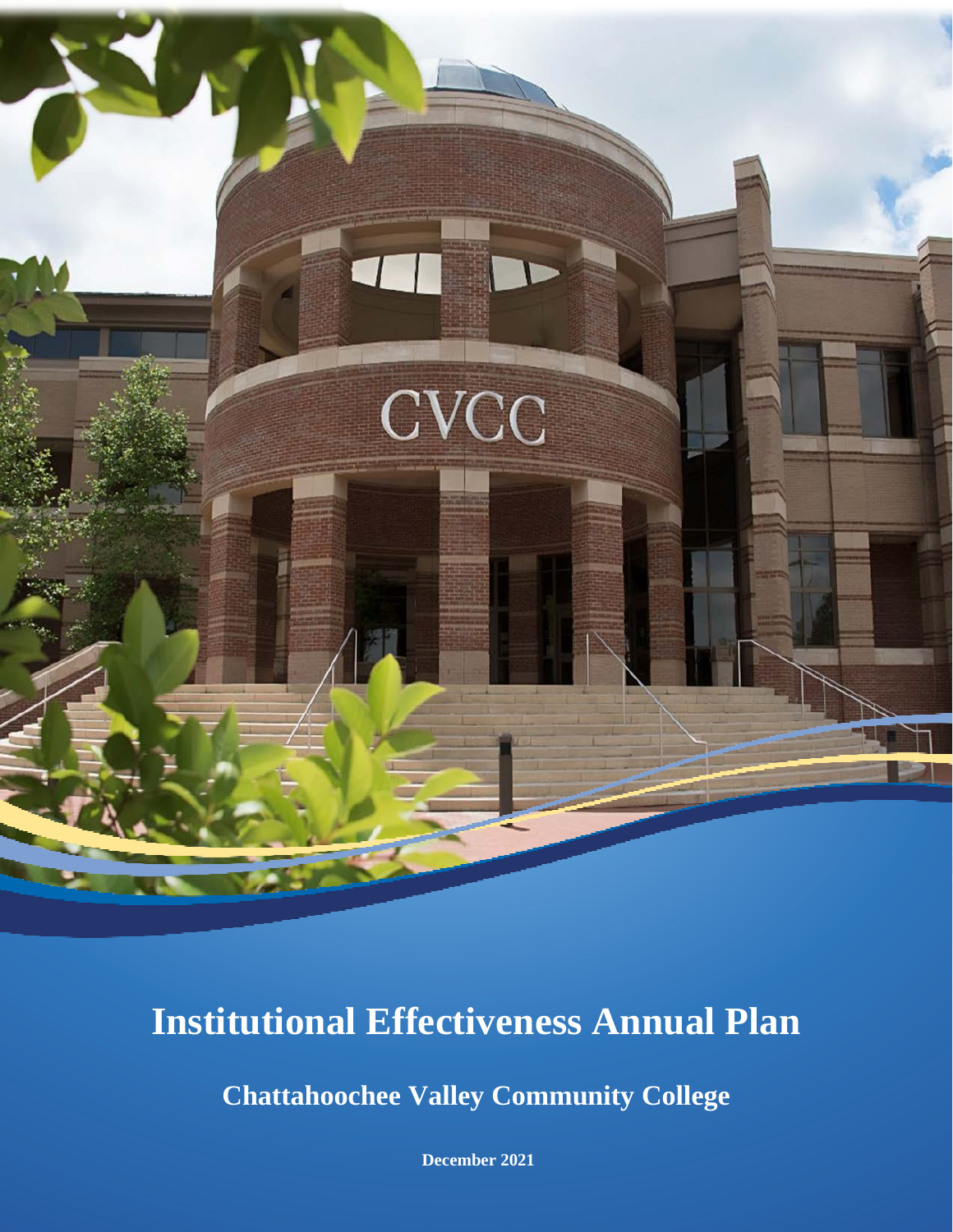| Table of Collectius                                                  |  |
|----------------------------------------------------------------------|--|
|                                                                      |  |
|                                                                      |  |
|                                                                      |  |
|                                                                      |  |
|                                                                      |  |
| Phase 1 (Early Fall): Beginning Process - Drafting Outcomes4         |  |
|                                                                      |  |
| Phase 3 (Summer): Final Reporting of Outcomes - Unit Plan Closeout 4 |  |
|                                                                      |  |
|                                                                      |  |
|                                                                      |  |
|                                                                      |  |
|                                                                      |  |
|                                                                      |  |
|                                                                      |  |
|                                                                      |  |
|                                                                      |  |
|                                                                      |  |
|                                                                      |  |
|                                                                      |  |
|                                                                      |  |
|                                                                      |  |
|                                                                      |  |
|                                                                      |  |
|                                                                      |  |
|                                                                      |  |
|                                                                      |  |
|                                                                      |  |
|                                                                      |  |
|                                                                      |  |
|                                                                      |  |
| Exhibit 5 - Instructional Program Review Template & Instructions     |  |
| Exhibit 6 - Institutional Effectiveness (IE) Assessment Calendar  22 |  |

# Table of Contents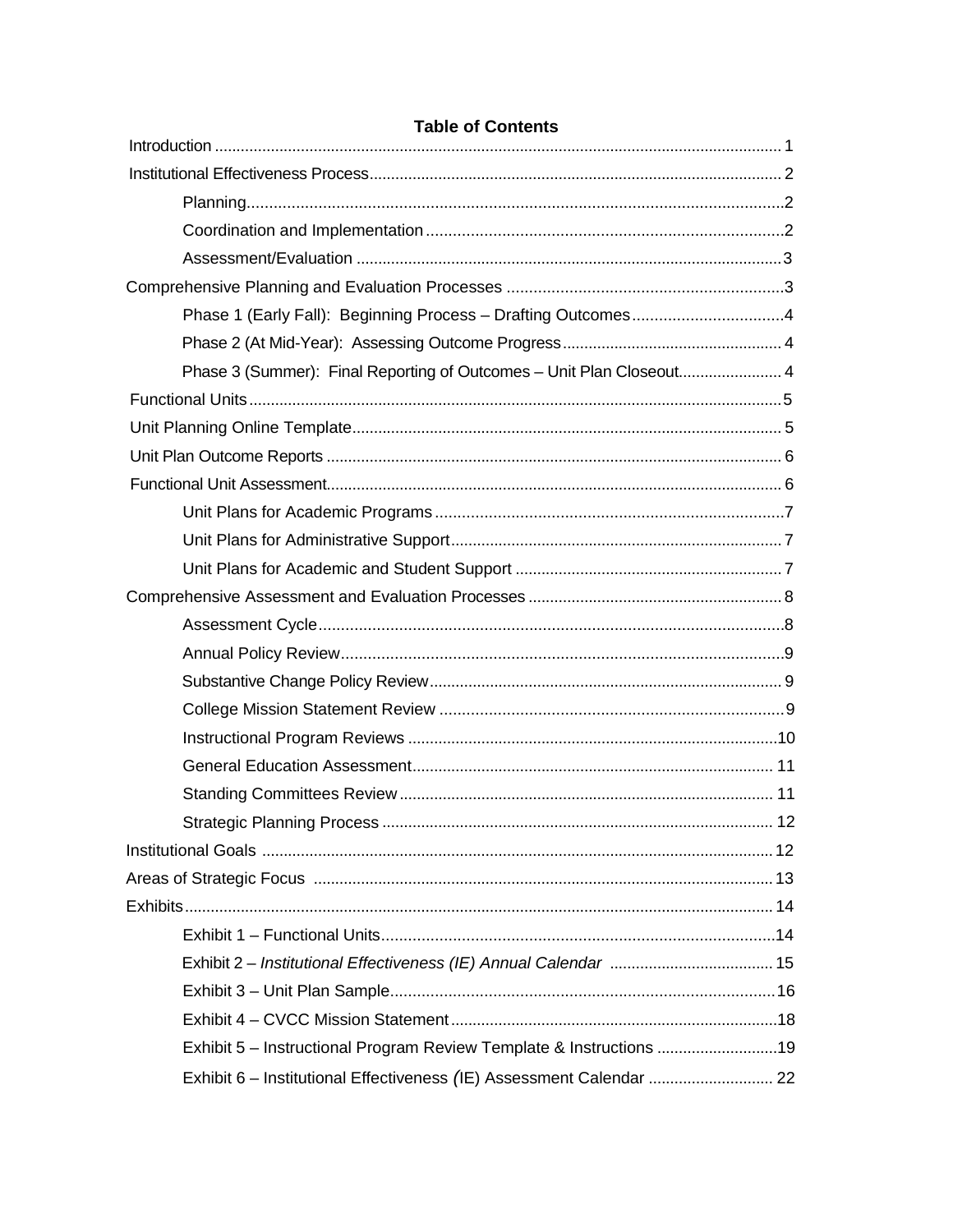### **Introduction**

<span id="page-2-0"></span>Chattahoochee Valley Community College (CVCC) is accredited by the Southern Association of Colleges and Schools Commission on Colleges (SACSCOC). SACSCOC defines institutional effectiveness as the systematic, explicit, and documented process of measuring performance against mission in all aspects of an institution.

*Accreditation by SACSCOC signifies that the institution (1) has a mission appropriate to higher education, (2) has resources, programs, and services sufficient to accomplish and sustain that mission, and (3) maintains clearly specified educational objectives that are consistent with its mission and appropriate to the degrees it offers and that indicate whether it is successful in achieving its stated objectives. Source: SACSCOC Principles of Accreditation: Foundations for Quality Enhancement.*

CVCC is a unit of the Alabama Community College System. The President of CVCC takes an active role in planning and provides a sense of strategic mission to the College's employees and the community. The President encourages the processes of strategic planning, reviews recommendations, makes suggestions, and provides vision and encouragement to all faculty, staff, students, and the community. The CVCC institutional planning and effectiveness assessment is an ongoing, comprehensive, systematic, and integrated research-based planning and evaluation process of how effective the needs of stakeholders (e.g. students, faculty, staff, community, business, and industry) are met through the CVCC mission, objectives, programs offered, and personnel delivering these services. These ongoing, comprehensive processes include strategic planning, conducted on a three-year cycle, and operational planning, conducted annually. Both planning processes incorporate systematic reviews of programs and services and related outcomes from the strategic plan with an emphasis on continuous improvement and effective accomplishment of the College's mission, vision, and strategic institutional goals.

The CVCC Division of Strategic Initiatives (DSI) serves as a repository for information on a broad range of institutional effectiveness planning and research. The mission of DSI is to provide leadership and assistance in developing and overseeing the institutional processes for planning, assessment, evaluation, and using feedback for continuous improvement to fulfill the College's mission and goals. The Director of Strategic Initiatives oversees planning efforts, and in conjunction with the President and Cabinet, guides the College's strategic planning and institutional research processes.

1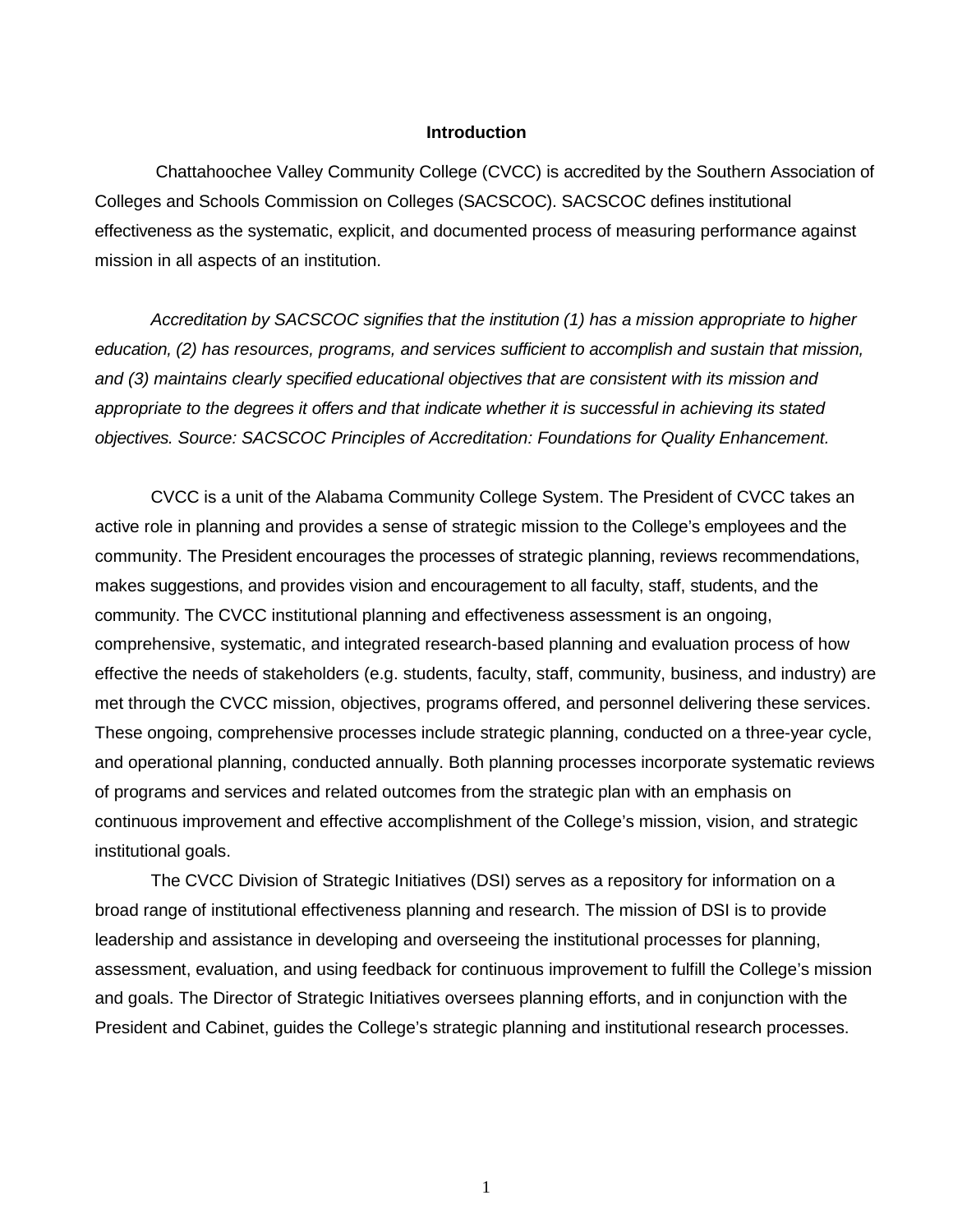# **Institutional Planning and Effectiveness Process**

Institutional Effectiveness (IE) is a process that involves all aspects of the College. DSI is at the center of this process helping to coordinate the planning, implementation, and assessment/evaluation efforts. SACSCOC requirements specifies that the institution engages in ongoing, comprehensive, and integrated research-based planning and evaluation processes that (a) focus on institutional quality and effectiveness; and (b) incorporate a systematic review of institutional goals and outcomes consistent with its mission. Additionally, accredited colleges are required to identify expected outcomes of its administrative and support services and demonstrate the extent to which the outcomes are achieved.

The CVCC IE process consists of the following functions:

# **Planning**

- Developing procedures and identifying documentation
- Developing and monitoring the CVCC Strategic Plan, based on evaluations and needs assessments
- Developing and implementing an *IE Annual Plan*
- Reviewing Unit Plans and utilizing Use of Results for continuous improvement
- Providing ongoing support for reviews of all areas of the College

# **Coordination and Implementation**

- Coordinating all aspects of assessment/evaluation with Division Chairs, Budget Managers, IE Committee, Cabinet, and President
- Providing professional development workshops for employees to understand their roles in achieving institutional effectiveness
- Providing data on students, faculty, staff, and administrators to appropriate individuals or agencies as requested
- Coordinating the development of Unit Plans in conjunction with the strategic plan process
- Coordinating and administering assessments/evaluations
- Reviewing and monitoring the *IE Assessment Calendar*
- Collecting and analyzing data for the annual *FactBook* and *Report on Measures of Student Success*
- Preparing summary reports of evaluations and disseminating to the appropriate Functional Units for review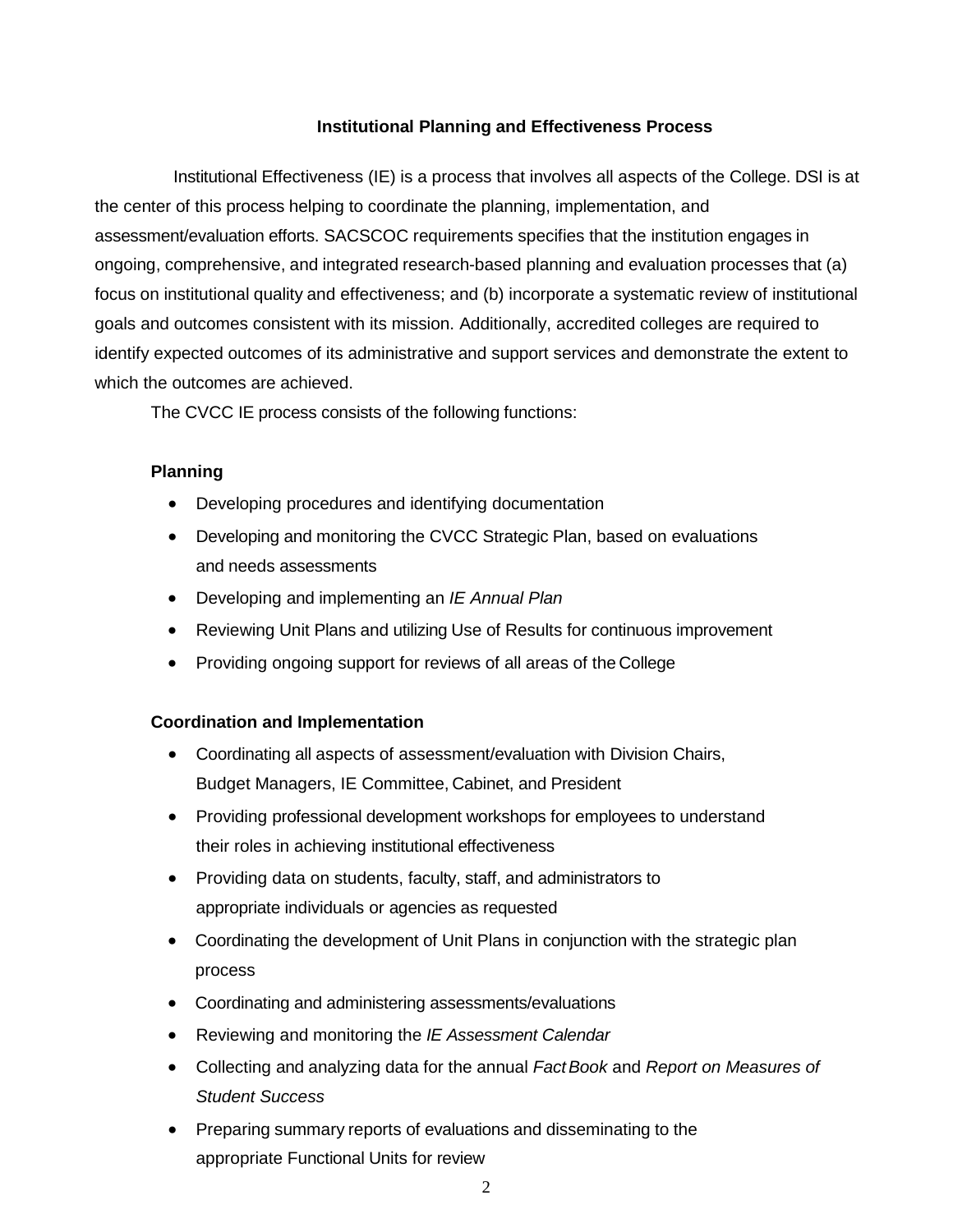• Compiling Unit Plans Results and working with faculty and staff to prepare annual outcomes reports to share with the Cabinet

#### **Assessment/Evaluation**

- Assessment/evaluation of all College operations
- Demonstrative use of results/information to improve all aspects of the College
- Ongoing planning and assessment
- Promote continuous improvement

DSI prepares and publishes an Institutional Effectiveness (IE) Annual Plan to communicate that the Institution is effectively carrying out its mission through ongoing assessment and use of results for continuous improvement. The *IE Annual Plan* provides a means to collect data for the College's annual reviews, as well as data needed to complete annual reports. DSI guides the College's strategic planning and institutional research processes, working with 29 Functional Units (Exhibit 1) on planning objectives. The *IE Annual Plan* includes The IE Calendar (Exhibit 2), and details of the assessment process. Additionally, DSI prepares and publishes an annual *Fact Book* and *Report on Measures of Student Success*, which provide important institutional data, including student enrollment, demographics, and performance. DSI Office of Institutional Research (IR) is responsible for the oversight of these publications.

#### **Comprehensive Planning and Evaluation Processes**

The purpose of the planning and evaluation processes at CVCC is to create a comprehensive approach to institutional planning and evaluation. The DSI IE Office compiles the completed Unit Plans and Assessment Reports each year. These reports are used to document the planning and assessment processes and show the accomplishment of unit goals. In addition, reports reflect how results were used in achieving outcomes and making improvements.

Administrative and academic student support units develop Program Outcomes (POs) to measure achievement in Unit Plans. The College has academic degree programs with embedded certificates and stand-alone certificates. Academic Unit Plans are developed by each department and are measured in two ways: (1) Program Outcomes and/or (2) Student Learning Outcomes (SLOs). The College-wide planning and evaluation processes have three phases: Phase 1 (beginning of cycle, selection of outcomes), Phase 2 (midpoint assessment of outcomes), and Phase 3 (end of cycle, reporting of outcomes at year-end). As noted, the processes are cyclical (running on an annual clock) and broad-based (involving every division/unit/department at the College).

These Unit Plans serve as the documentation for "**closing the loop**" in the CVCC IE planning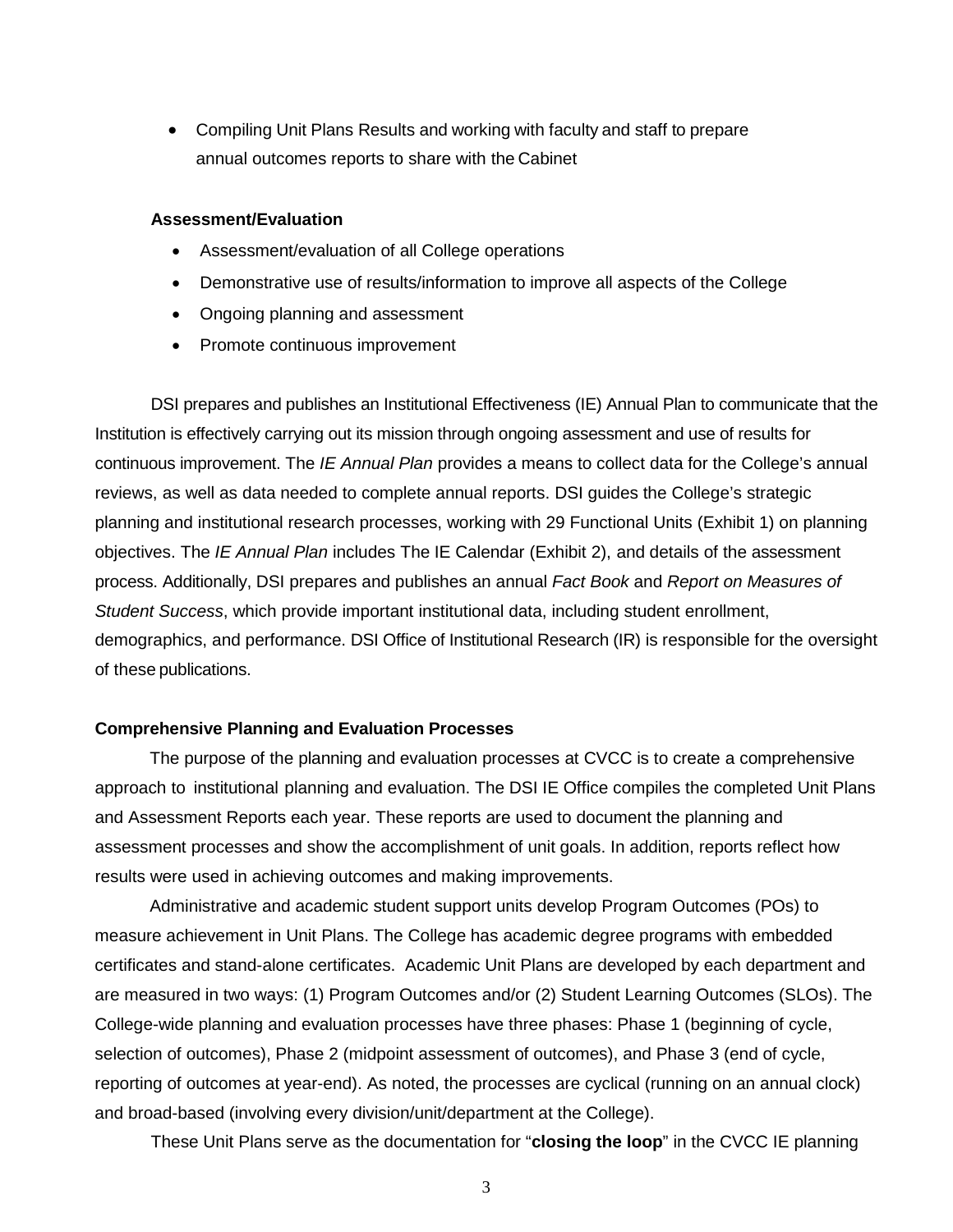process and ultimately continuous improvement. The plans are updated on an annual basis and accessible on the CVCC Intranet (http://intranet.cv.edu/unit-planning/index.asp).



### **Phase 1 (Early Fall): Beginning Process: Drafting Outcomes**

Phase 1 marks the beginning of the planning cycle and takes place during the start of the fall term. This initial planning cycle runs from August through September annually. Functional Units identify Program Outcomes, define SLOs, identify how such outcomes tie back into the College's mission through the Institutional Goals and Areas of Strategic Focus, determine appropriate direct and indirect assessments, and plan unique strategies/action plans (processes/activities/procedures required) for reaching each outcome. Unit Plans POs and SLOs represent the highest order of importance. Once Phase 1 is completed, the department/division begins to implement the plan(s).

## **Phase 2 (At Mid-Year): Assessing Outcome Progress**

Phase 2 marks the midpoint/mid-review of unit planning and SLO efforts, and takes place annually between early January and late February. Units internally assess progress made toward completion of program outcomes and SLOs (at mid-year) and make an assessment (where possible) of where they are at this stage in terms of reaching the goals set under each outcome. If preliminary results are achieved on an outcome, units complete "Use of Results" to adjust and/or make improvements (mid-year) to ultimately achieve the outcome.

## **Phase 3 (Summer): Final Reporting of Outcomes: Unit Plan Closeout**

Phase 3 marks the end of the annual planning cycle and occurs every summer (typically in August). Administrators, faculty, and staff representing each division and department of the College report their outcomes achieved and/or not achieved for their Program Objectives and SLOs, where applicable. "Assessment Results and Analysis" are also discussed. Each unit plan outcome is formally assessed in terms of whether outcomes are met/not met. The "Use of Results" and "Action Taken for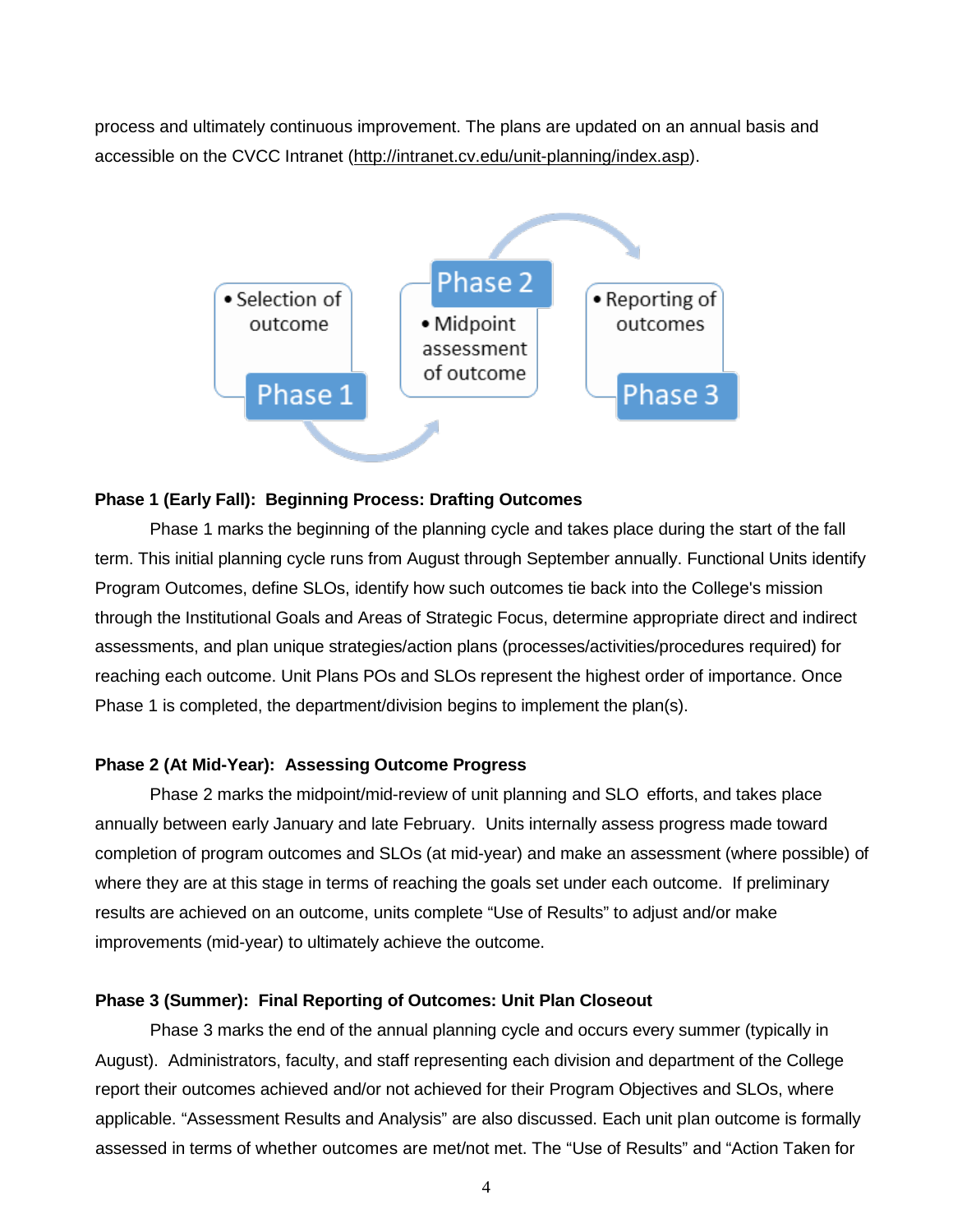Improvement" sections of the report are closely examined to ensure the unit has focused on improvement. Budget implications and the outcomes that tie in to the goals and Areas of Strategic Focus (indicators to support the mission) are also assessed to ensure congruency.

# **Functional Units**

Functional Units serve as an optimal grouping for strategic planning purposes and budgeting. Each Functional Unit has a program/unit goal that supports at least one of the Institutional Goals and Areas of Strategic Focus, giving strategic direction to the Unit and the College. Functional Units conduct planning activities with these tools in mind: Institutional Goal, Areas of Strategic Focus, Program/Unit Goals, Expected Outcome, Action Plan, Assessment Measure, Assessment Results, and Use of Results to develop plans for continuous improvement. Each spring DSI calls for new Unit Plans from the Functional Units.

### **Unit Planning Online Template**

 Each educational and administrative department at CVCC has to identify and evaluate Program Outcomes and/or Student Learning Outcomes. CVCC uses a Unit Planning Online Template (Exhibit 3) to allow all functional units of the College access to their unit plans. Unit Plans are developed for each functional area and contain the following key components:

- **Expected Outcomes:** Expected outcomes are identified at the student, division and program level. Each unit identifies a list of expected outcomes for assessment and links to the College's Strategic Plan goals.
- **Assessment Measure:** The unit identifies multiple modes of assessment measurements. Wherever possible, existing data or existing instruments are used.
- **Assessment Results:** Each unit determines results based on multiple assessment instruments and methods. Units are encouraged to use good assessment practices to ensure reliability of the instrument and validity of the results.
- **Analysis of Results:** Each unit manager is responsible for analyzing results asking questions such as: Did they meet the goal? What is the trend? What is impacting results? Are factors influencing results something that can be controlled?
- **Use of Results:** The unit shows how results of assessment will be used to make improvements. Use of Results helps develop the action plan for the coming year.
- **Actions Taken:** Twice per year unit managers may go back to the Unit Plan and indicate what actions have taken place to make improvements. Actions Taken are written in past tense to indicate what improvements have been made or that a plan has been developed to make improvements.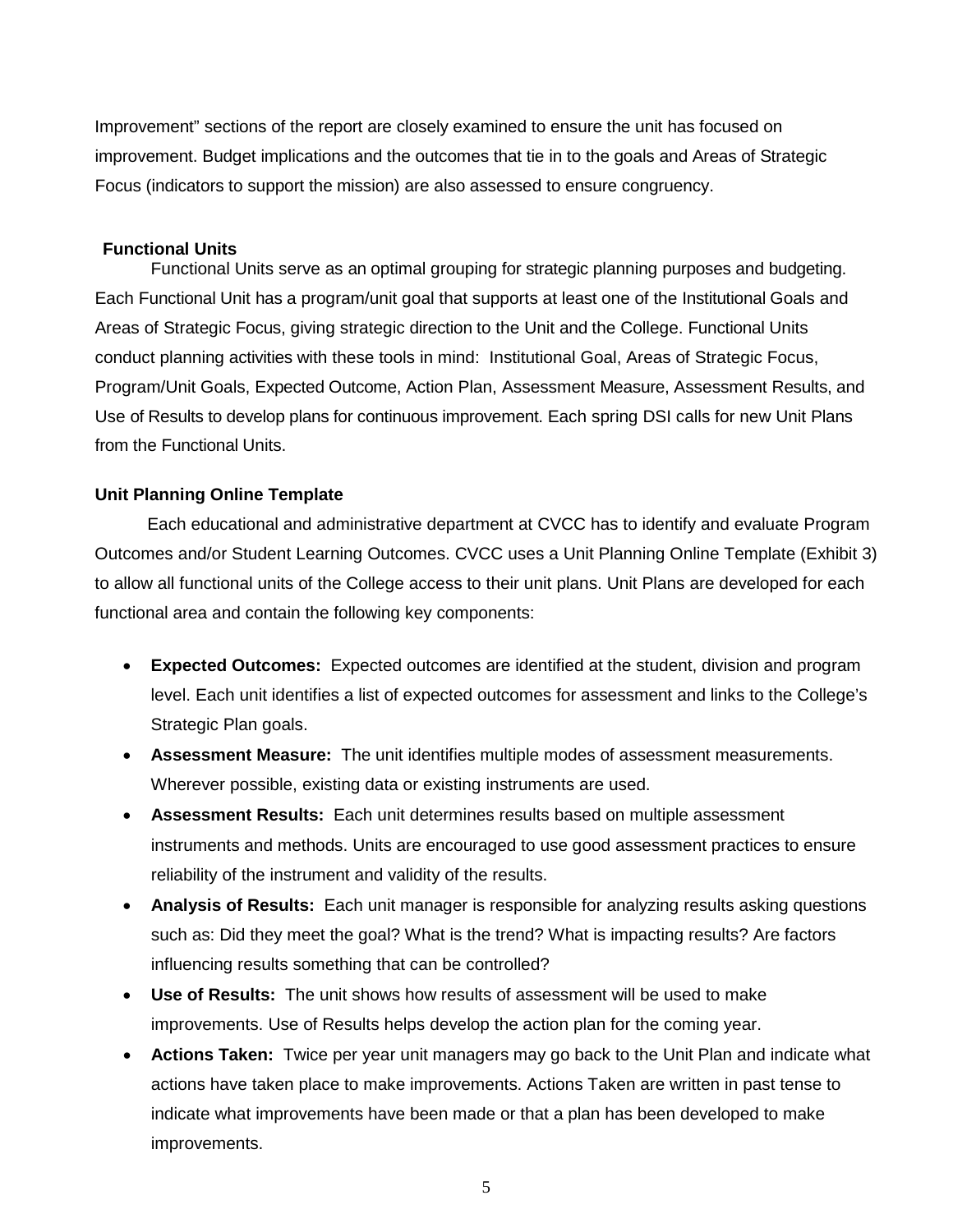- **Future Actions:** Unit managers may state future actions that are in the plan but have not, or cannot, be implemented at this time. This could be due to budget issues or other factors; however, the manager wants to leave the action on the list.
- **Budget Considerations:** Each unit indicates how the budget may be affected (if any) through Use of Results. Special requests for items not in the regular budget must be submitted on a Form B request with the division's regular budget for consideration and approval.

#### **Unit Plan Outcome Reports**

Units obtain assessment results and feedback from surveys, reviews, reports, and data compiled from the assessments listed on the *Institutional Effectiveness (IE) Annual Calendar* (Exhibit 2). Units must update the Unit Plan "Use of Results" section to identify needs for improvement based on the results. Department and Program Chairs review the previous year's Unit Plans to assess the level of performance in meeting expected outcomes. (Exhibit 3 - Unit Plan Sample).

DSI IR updates surveys annually, including any changes requested by the unit, and sends a link to the campus. Unit Plans may be edited to reflect new Expected Outcomes. There are clear linkages among planning objectives, and the budget cycle, strategic initiatives, institutional goals, and the College Mission.

# **Functional Unit Assessment**

The Units involved in the planning and evaluation processes are from a comprehensive crosssection of the College. There are three major groupings of Functional Units: Academic Programs (Transfer and Career), Administrative Support, and Academic and Student Support. Programs of study offered at CVCC include university parallel programs, career programs, and certificate programs. Academic program-level assessment addresses the College's 13 academic programs, as well as Online Learning, Adult Education, and Workforce Development.

University parallel programs include the Associate in Arts and the Associate in Science degrees. These degrees are intended to provide the General Education core requirements of the first two years of a baccalaureate program and thus prepare baccalaureate-seeking students for transfer to a four-year college or university. Upon satisfactory completion of a prescribed course of study, a student at CVCC may earn an Associate's Degree. Each degree requires a core of courses designed to provide general educational skills as expressed by the following general education (Associate Degree) outcomes:

• The student will write sentences and paragraphs in Standard English that are sequential, logical, and effectively organized.

• The student will demonstrate effective oral communication skills using unity of thought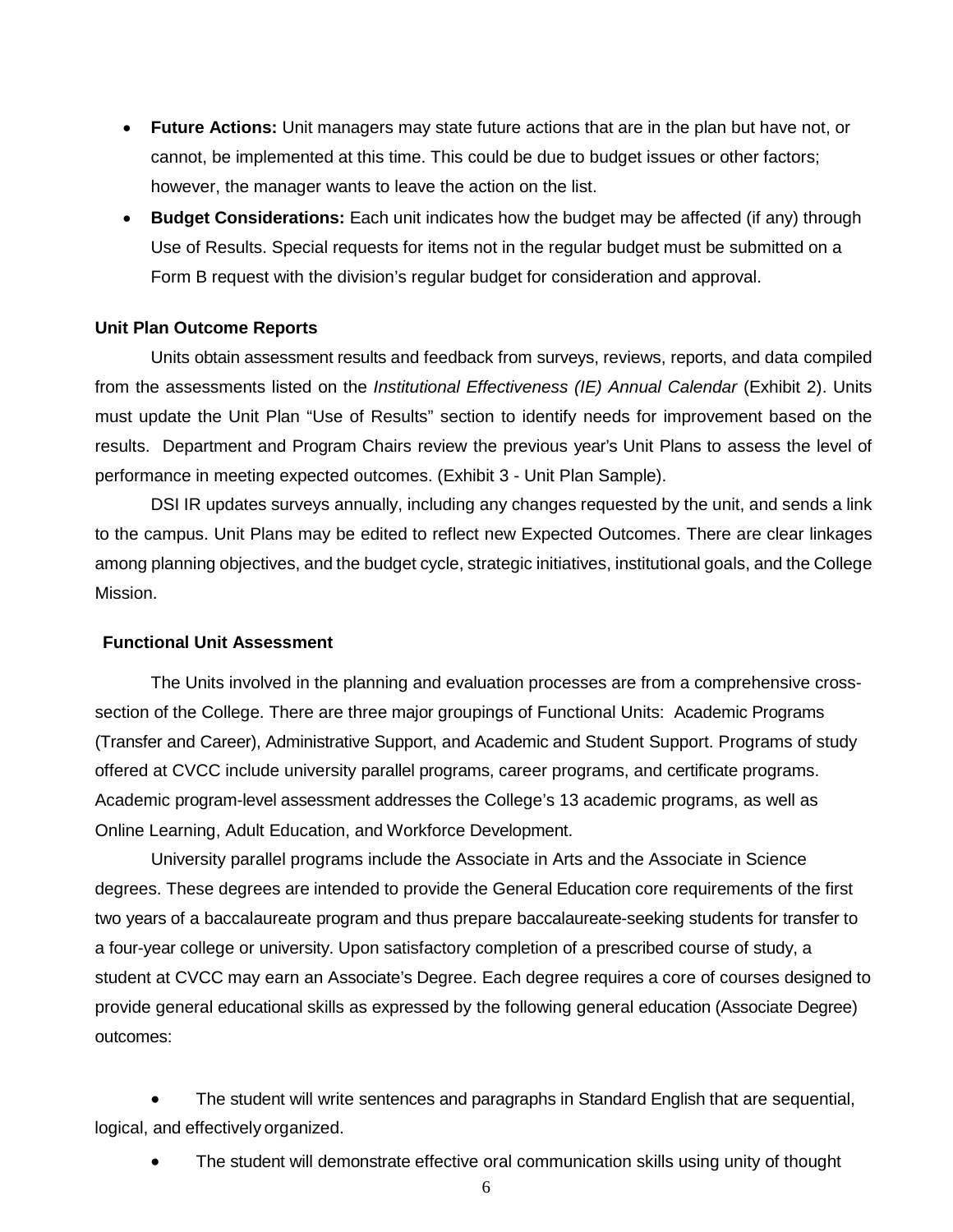and logical arrangement of ideas.

• The student will perform mathematical computations and apply mathematical principles and methodologies to be successful in their specific degree program.

• The student will demonstrate knowledge of basic computer skills through the use of current computer technology and applications to develop computer literacy for academic setting and lifelong learning.

• The student will demonstrate scientific literacy through factual knowledge, understanding theoretical concepts and fundamental principles in the natural sciences and the application of scientific principles and methodologies to solve scientific problems.

Career/technical programs lead to the Associate in Applied Science degree. These programs are intended to prepare students for specific careers or occupational enhancement and they also include some general education courses.

### <span id="page-8-0"></span>*Unit Plans for Academic Programs*

Applied Technology, Business and Computer & Information Technology, Fine Arts & Social Sciences, Health Sciences, English & Communications, Mathematics, Public Safety, Science, Workforce Development

#### <span id="page-8-1"></span>*Unit Plans for Administrative Support*

Business Services, Facilities & Maintenance, Human Resources, Information Systems, Institutional Advancement, Marketing and PR, President's Office, Campus Security, and Strategic **Initiatives** 

#### *Unit Plans for Academic and Student Support*

Admissions/Registrar, Disability Support Services, Information Technology, Learning Resource Center, Online Learning, Orientation, Recruiting, Student Development, Student Financial Services (Financial Aid), Testing, and Tutoring

Although structurally located in Student Services, the College views Student Financial Services (financial aid) and Campus Security as dual service units that have administrative functions as well as co-curricular educational functions. This perspective is important to the Institution because campus security and financial aid for the population of students the College serves, are essential to meet the College's Mission to promote student success. Correspondingly, funds awarded through Student Financial Services allow students to pay tuition and fees, which impact the administrative finances (tuition, fees, etc.) of the Institution.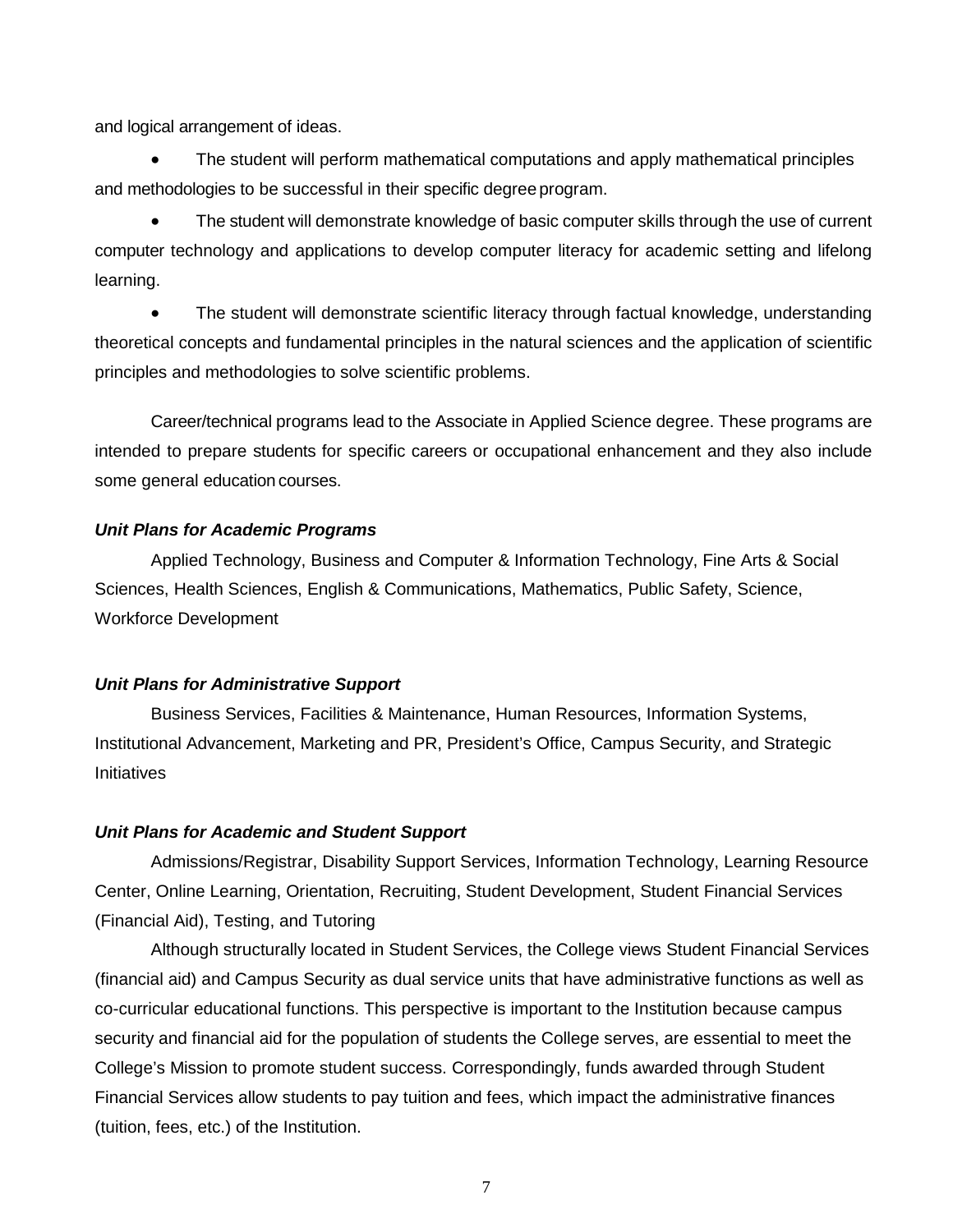CVCC has identified student achievement measures and steps to, evaluate and publish goals and outcomes for student achievement appropriate to the institution's mission, the nature of the students served, and the kinds of programs offered.

CVCC selected IPEDS 150% as its key graduation rate metric. Each year, results are compiled in the *Report on Measures of Student Success* and published via a link on the College's website under Consumer Information and under About Us: Strategic Initiatives. In order to maximize institutional effectiveness in the area of student achievement, CVCC also disaggregates graduation rate data by appropriate gender, race, ethnic, and/or other student population characteristics. As a result of the analysis of such disaggregated data, CVCC identifies ongoing institutional strategies to seek improvement in the achievement of at-risk student populations.

Upon identifying expected outcomes, assessing the extent to which the College achieves these outcomes, and providing evidence of seeking improvement based on analysis of the results, the College endeavors to address the following:

- a. Student learning outcomes for each of its educational programs. (*Student outcomes: educational programs*)
- b. Student learning outcomes for collegiate-level general education competencies of its undergraduate degree programs. (*Student outcomes: general education*)
- c. Academic and student services that support student success. (*Program outcomes: academic and student services*)

# **Comprehensive Assessment and Evaluation Processes**

The IE assessment/evaluation process is a continuous cycle that requires ongoing monitoring of the expected institutional and educational outcomes.

### **Assessment Cycle**

Assessment is a four-step continuous cycle of:

- 1. Establishing clear, measurable expected program and student learning *outcomes* (SLOs).
- 2. Ensuring that students have sufficient *opportunities* to achieve those outcomes.
- 3. Systematically gathering, analyzing, and interpreting *evidence* to determine how well student learning matches our expectations.
- 4. Using the resulting information to understand and *improve* student learning (continuous improvement).

DSI is responsible for the coordination and documentation of the following annual reviews, which are listed in the IE Annual Calendar: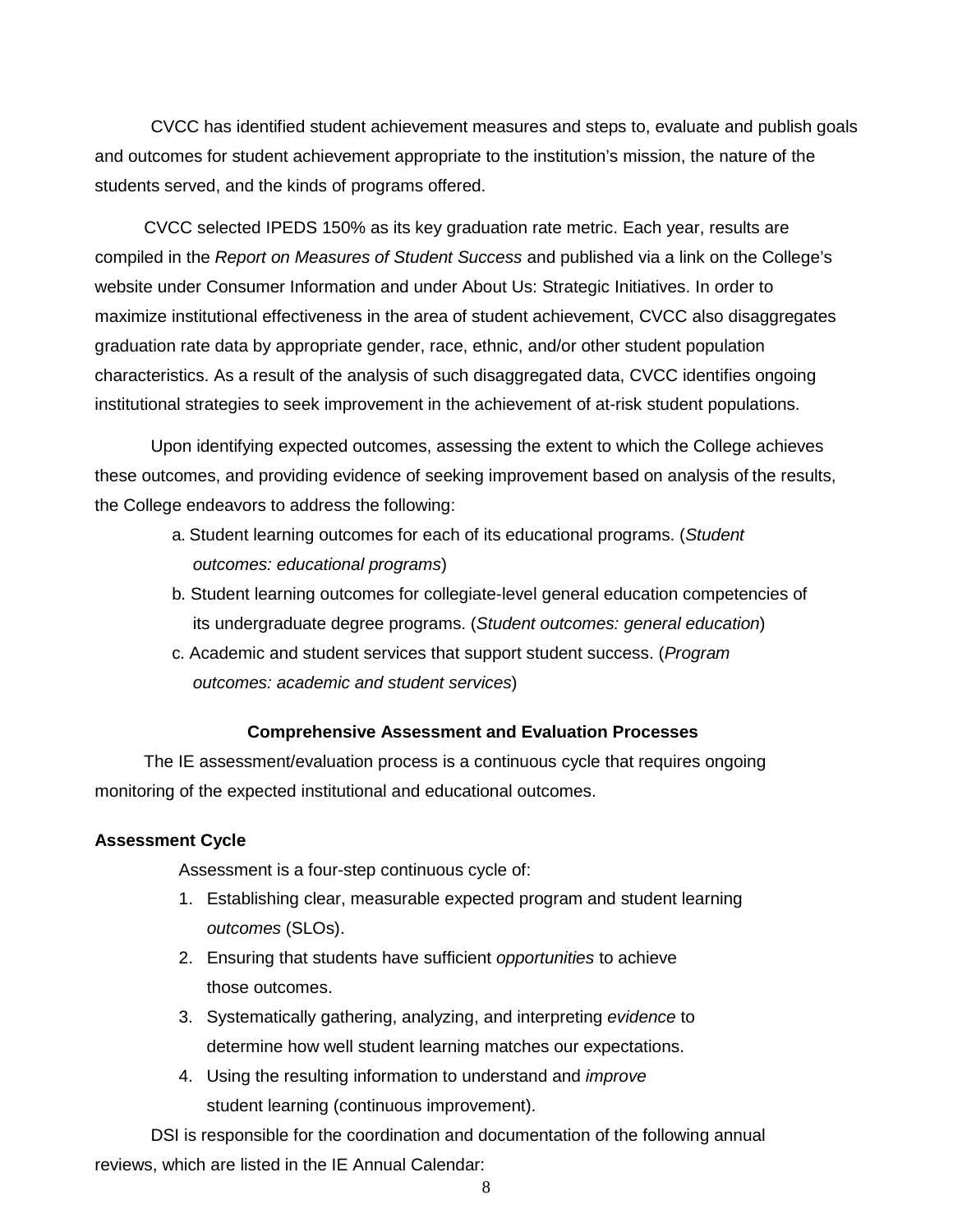- Annual Policy Review
- Substantive Change Policy Review
- College Mission Statement
- Program Reviews
- General Education Assessment
- Standing Committees Review
- Strategic Planning process

#### <span id="page-10-0"></span>**Annual Policy Review**

CVCC conducts reviews of policies and procedures typically between summer and fall each year. However, changes dictated by the ACCS Board of Trustees or other governing entities may dictate more frequent changes. This process ensures that policies are current and up to date based on SACSCOC, federal, state, and other relevant requirements.

#### **Substantive Change Policy Review**

The purpose of the CVCC Substantive Change Policy and Procedures is to ensure all substantive changes are reported to SACSCOC in a timely manner, consistent with the SACSCOC Substantive Change Policy and Procedures, which are incorporated herein by reference. CVCC follows the SACSCOC general requirements that universally apply to most, or all types of substantive change, and the specific requirements of substantive change type, institutional changes, off-campus instructional site/location changes, and program changes. Whenever an administrative decision is contemplated that would result in a substantive change relative to courses, programs, instructional sites or other issues covered in the CVCC Substantive Change Policy, the implications for accreditation, including timelines for notifications and the submission of a substantive change prospectus, will be carefully considered and must be approved by the appropriate entities. Upon approval, the Dean of Instruction presents to Cabinet for final approval, and ensures notification to ACCS and ACHE. Entities responsible for review and approval of substantive changes are: Curriculum Committee, Online Learning Committee and Online Learning Coordinator (if appropriate), Dean of Instruction, Director of Strategic Initiatives/SACSCOC Accreditation Liaison, Cabinet, and the President. The *CVCC Substantive Change Policy and Procedure* is reviewed annually and posted on the Intranet accessible to faculty and staff.

#### <span id="page-10-1"></span>**College Mission Statement Review**

CVCC reviews its Mission Statement annually. DSI and the Administrative Cabinet are responsible for oversight of the review. The College follows the process outlined by the Alabama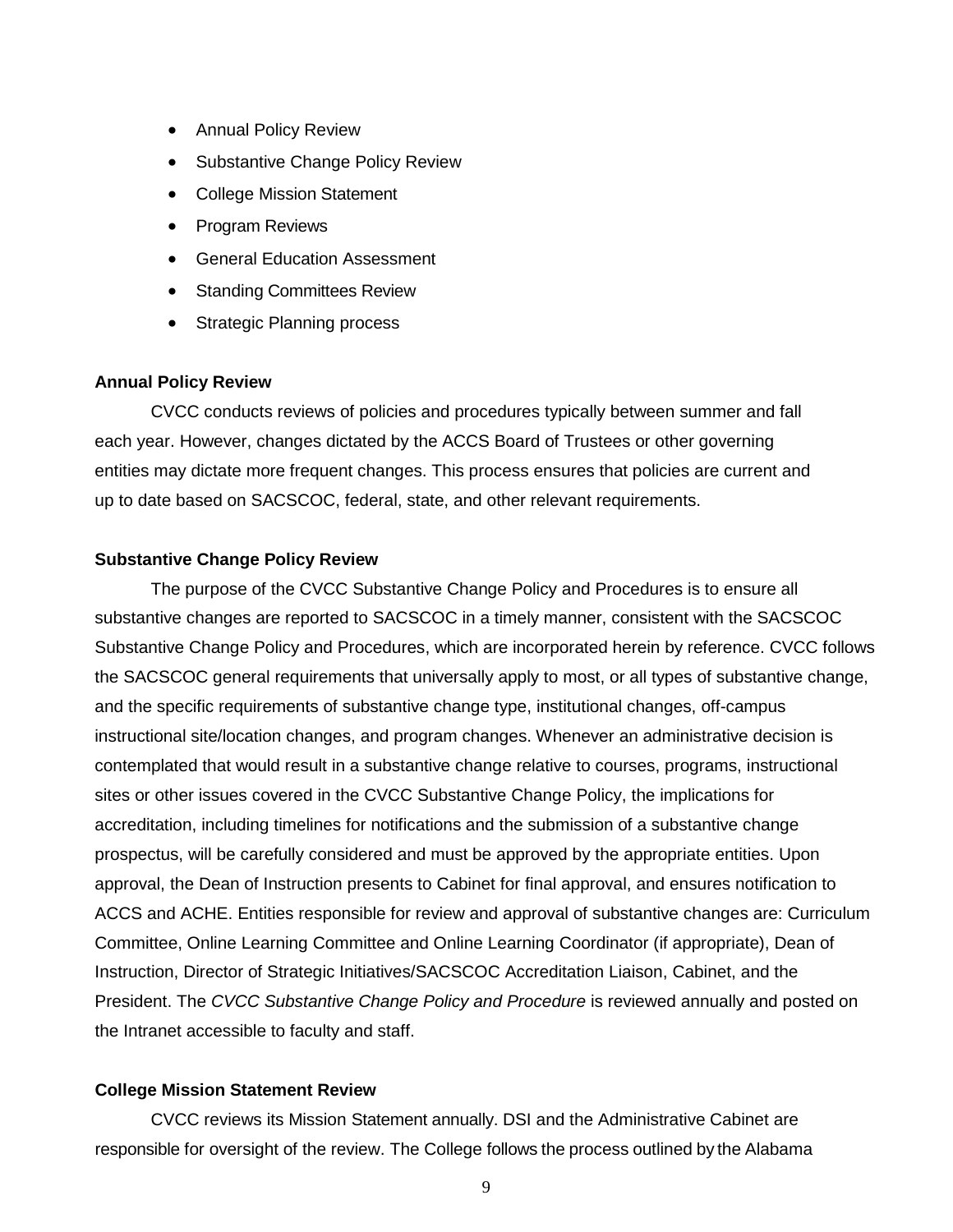CommunityCollege System (ACCS) Board of Trustees who review and approve each College's Mission Statement every other year. CVCC Mission Statement is reviewed in even years. The Mission Statement was last reviewed and approved by ACCS March 2020 (Exhibit 4). The next review is March 2022.

| <b>Action Taken</b>                                                                                                   | <b>Timeline</b>             |
|-----------------------------------------------------------------------------------------------------------------------|-----------------------------|
| The College Mission Statement is<br>forwarded to the campus annually for<br>review.                                   | April                       |
| The results of the annual review of the<br>Mission Statement are forwarded for review<br>and approved by the Cabinet. | Summer<br>(Cabinet Retreat) |
| The approved Mission Statement is<br>forwarded to ACCS biennially for approval.                                       | January                     |
| The ACCS submits the revised mission<br>statement to the BOT for approval.                                            | March                       |

# **Instructional Program Reviews**

Instructional Program Reviews are key components of the College's accreditation process and assessment of program viability. The CVCC Instructional Program Review Schedule is updated annually between summer and fall semesters to ensure all programs are reviewed on a rotating basis. Attached is the *Instructional Program Review Template and Instructions* (Exhibit 5). DSI notifies the Dean of Instruction and program chairs, and sets the expected deadlines for submission to the Dean and Cabinet for approval.

| <b>Program for Review</b>                                   | <b>CIP</b><br>Code | <b>Scheduled Year of</b><br><b>Review</b> | <b>Date of Last</b><br><b>Review</b> |
|-------------------------------------------------------------|--------------------|-------------------------------------------|--------------------------------------|
| Criminal Justice - A.A.S./Certificate                       | 43.0107            | 2023-24                                   | 2019-20                              |
| Fire Science - A.A.S./Certificate/STC                       | 43.0202            | 2023-24                                   | 2019-20                              |
| Visual Communications -                                     | 50.0401            | 2024-25                                   | 2020-21                              |
| A.A.S./Certificate/STC                                      |                    |                                           |                                      |
| Nursing $(ADN) - A.A.S.$                                    | 51.3801            | 2021-22                                   | 2017-18                              |
| Nursing (LPN) - Certificate                                 | 51.3901            | 2022-23                                   | 2017-18                              |
| Child Care and Development - STC                            | 19.0708            | 2021-22                                   | 2017-18                              |
| <b>Emergency Medical Technology - Certificate</b>           | 51.0904            | 2022-23                                   | 2019-20                              |
| Computer Information Technology -<br>A.A.S./Certificate/STC | 11.0101            | 2023-24                                   | 2019-20                              |
| Business - A.A.S./Certificate                               | 52.0201            | 2021-22                                   | 2017-18                              |
| AA Program                                                  | 24.0101            | 2022-23                                   | 2018-19                              |
| <b>AS Program/Certificate</b>                               | 24.0102            | 2022-23                                   | 2018-19                              |
| Medical Assisting - A.A.S./Certificate                      | 51.0801            | 2024-25                                   | 2020-21                              |
| Applied Technology - A.A.S./Certificate/STC                 | 15.0613            | 2022-23                                   | 2018-19                              |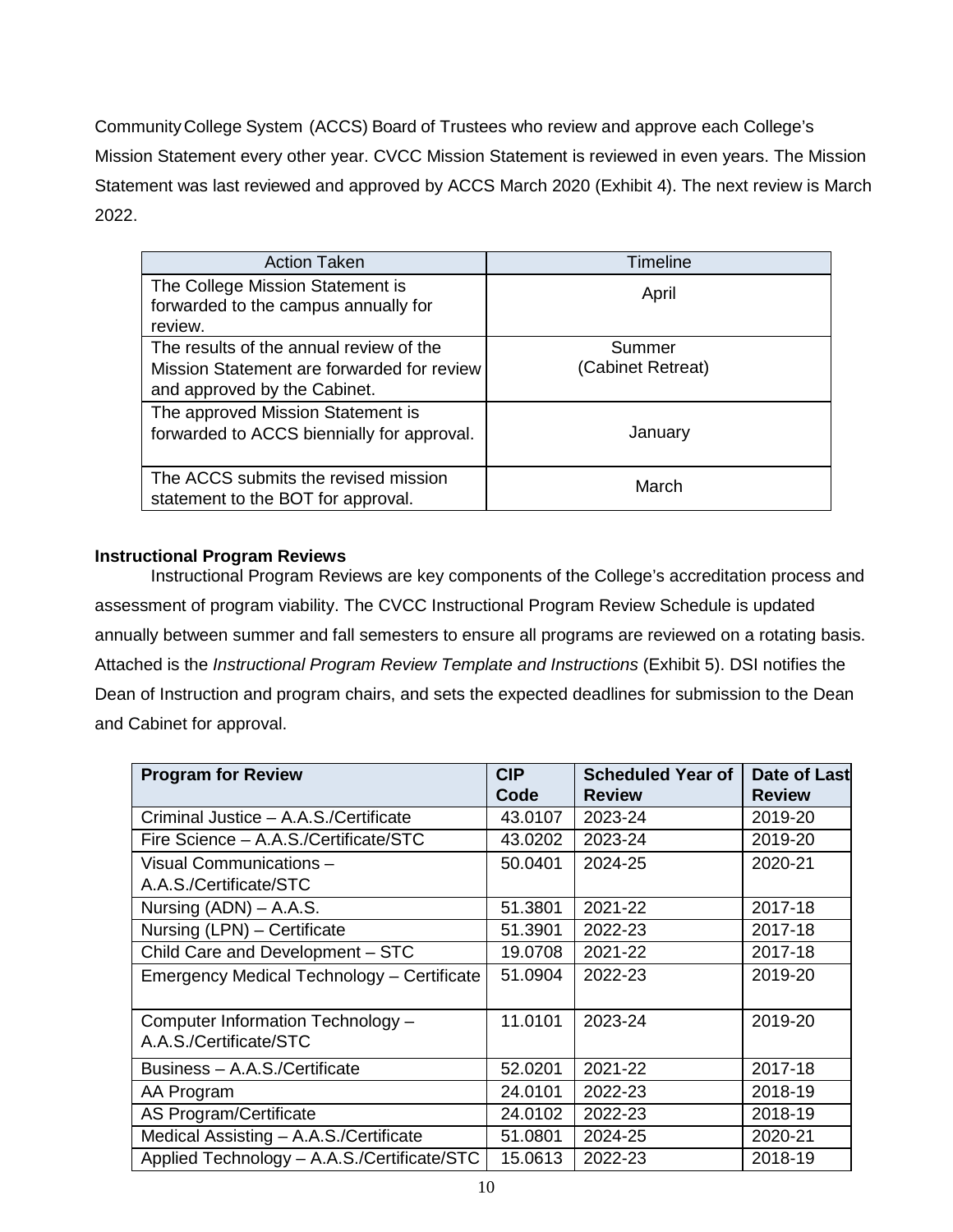#### <span id="page-12-0"></span>**General Education Assessment**

Chattahoochee Valley Community College (CVCC) measures the effectiveness of its general education program using multiple direct and indirect assessments. The Report on General Education Assessment is a composite of three years of data collected from faculty assessments and random sampling of student's artifacts. Each fall, division chairs begin the process of creating a general education portfolio for CVCC. The process is as follows:

- 1. Annually, the five-general education/associate degree outcomes (Writing, Speech,Math, Science, and Technology) are assessed;
- 2. In the fall, department chairs meet with faculty to ensure there is agreement on the identified student learning outcomes (SLOs) and assessment tools that are in place;
- 3. The general education faculty members assigned general education SLOs collect the assessment data to the specific course. Additionally, the assessment data is collected from student work in traditional, online, and hybrid courses identified.
- 4. Annually, the assessment of the data takes place during fall and spring semesters;
- 5. Annually, by the end of August, department chairs enter the results from the assessment into the College's Unit Plan platform for each area;
- 6. Division meetings are held to discuss the results and determine what changes, if any, need to be made;
- 7. The division chair enters the Use of Results in the Unit Plan and develops an Action Plan for improvement;
- 8. If a change requires funding beyond the normal operating expenses for the department, a Budget Form B will be completed the following spring.

#### <span id="page-12-1"></span>**Standing Committees Review**

It is the policy of Chattahoochee Valley Community College (CVCC) that all faculty and staff participate in institutional decision-making by serving on standing committees. Standing Committee structures include faculty, staff, administrators, and in some instances, students. CVCC has 24 Standing Committees representing Administrative, Student Services, and Instructional Programs college-wide to address governance and operations issues, with faculty and staff assigned to at least one committee. Each Standing Committee roster includes the purpose of the committee and the members.

Committee responsibilities include planning, assessing, coordinating, recommending, reviewing, and supporting all facets of the College. Faculty hold the primary responsibility for the content, quality, and effectiveness of the curriculum. These College-wide Standing

11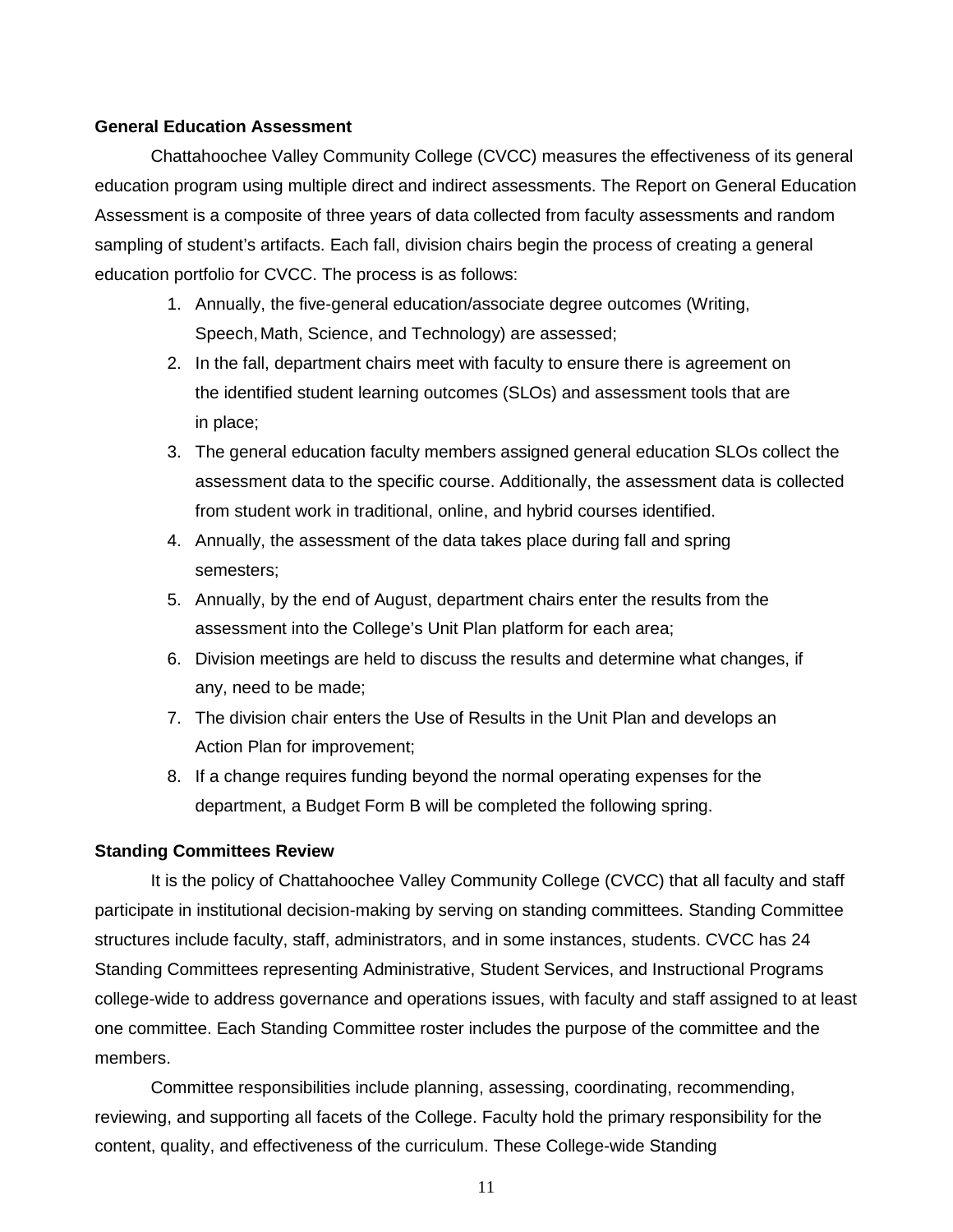Committees determine matters that relate to both instructional and non-instructional programs and campus operations, and are critical to the fulfillment of the College's mission. The Standing Committee rosters are updated ongoing and reviewed/approved by the Cabinet annually.

#### <span id="page-13-0"></span>**Strategic Planning Process**

CVCC is committed to planning and assessment practices that focus on institutional quality, effectiveness, and continuous improvement. To this end, CVCC supports a process of planning and assessment that represents a cycle of identifying goals, expected outcomes, assessment measures and schedules, recording actual results, and developing plans for improvement based on these results. CVCC's planning and assessment process is broad-based and collaborative.

Specifically, the College has a Strategic Plan with a three-year cycle of Areas of Strategic Focus that reflects both system-wide institutional and program goals. COVID-19 has drastically impacted the College's ability to achieve many of the goals set in the 2018-2021 Strategic Plan. For this reason, it was decided the current Strategic Plan will be extended to 2023. This will provide CVCC an opportunity to recalibrate its approach to success as the College continues to work on its goals. The current plan is enhanced to ensure that measures for success are clearly defined and measurable, and appropriate adjustments are made to address needs magnified as a result of the pandemic. While published as a three-year plan, the foci are reviewed and updated annually.

# **Strategic Plan 2018-2023** *Adopted August 2018; revised August 2021*

#### **Institutional Goals**

To achieve its purpose, the College has developed the following institutional goals:

- To offer high-quality educational programs
- To expand and strengthen program offerings that prepare students for direct entry into jobs at technical, paraprofessional and entry-level management positions
- To provide educational and support programs that ensure student success
- To develop community service and continuing education programs, strengthen links with high schools and community agencies and promote the economic, educational and cultural development of the service area
- To provide and maintain a comprehensive program of advising, counseling and testing services and extracurricular activities that enrich the cultural, social, physical and intellectual lives of students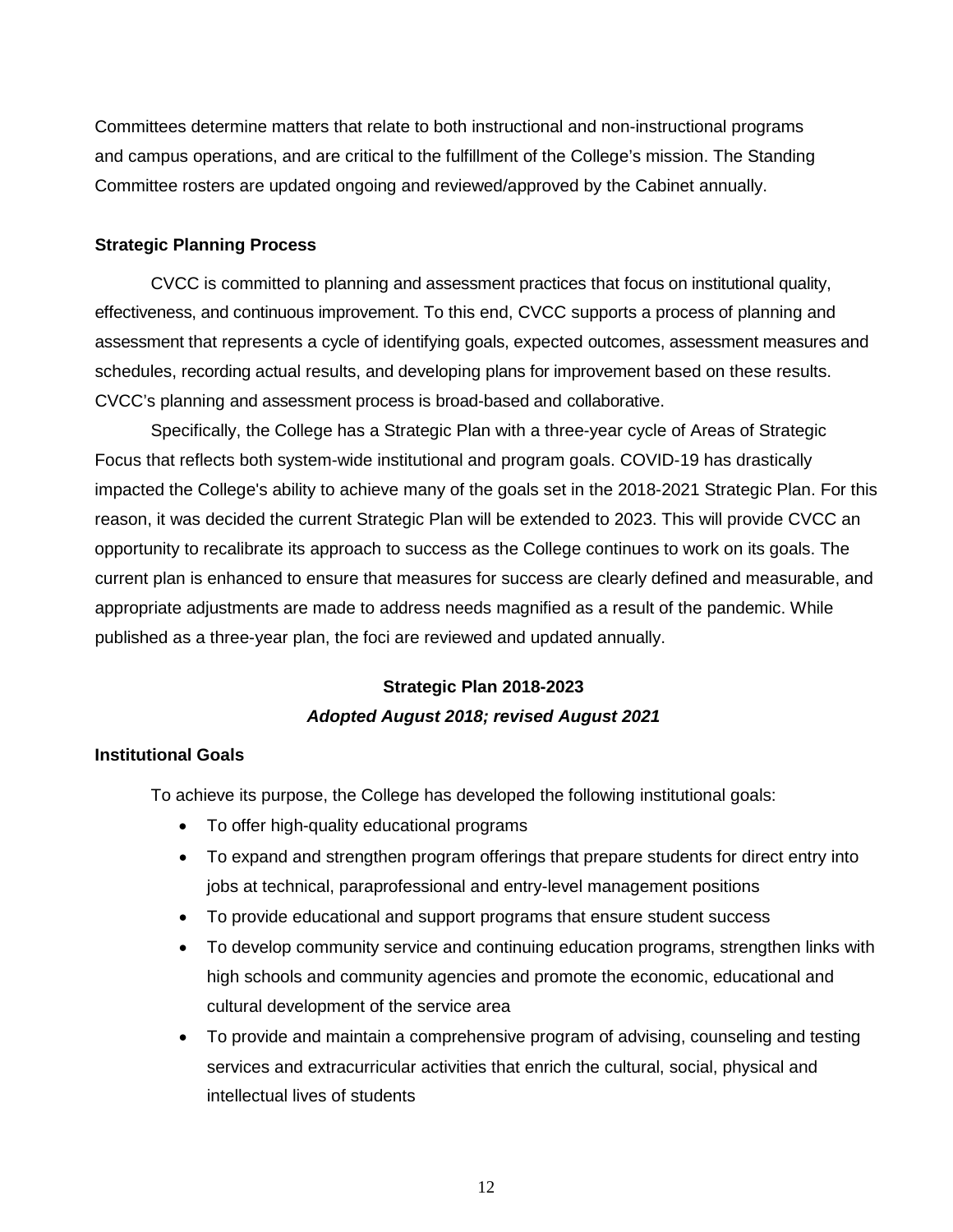- To practice broad-based systematic planning of the College's educational programs, academic and student support services, community service programs and administrative processes
- To provide state-of-the-art technology, infrastructure, and facilities to support the College mission

| Area of Strategic Focus I   | Teaching and Learning                          |
|-----------------------------|------------------------------------------------|
| Area of Strategic Focus II  | <b>Public Relations and Community Outreach</b> |
| Area of Strategic Focus III | <b>Customer Service</b>                        |
| Area of Strategic Focus IV  | <b>Workforce Development</b>                   |
| Area of Strategic Focus V   | Technology and Infrastructure                  |
| Area of Strategic Focus VI  | <b>Resource Development</b>                    |

# **Areas of Strategic Focus**

<span id="page-14-0"></span>Institutional research plays a prominent role in the College's assessment and planning processes. The collection and application of data brings focus and direction to the entire planning process. DSI maintains the *IE Assessment Calendar* (Exhibit 6)*,* which drives the assessment process each year. Faculty, staff, students, and the community assess all areas of the College. Additionally, DSI works with other divisions, e.g. Human Resources annual personnel evaluations. As part of the IE process, DSI prepares a *Strategic Planning Annual Report* (incorporated herein by reference) each year for Functional Units to document assessment of expected outcomes and use of results to plan continuous improvement, and to compile the College's overall progress towards accomplishing goals set in the planning and evaluation processes.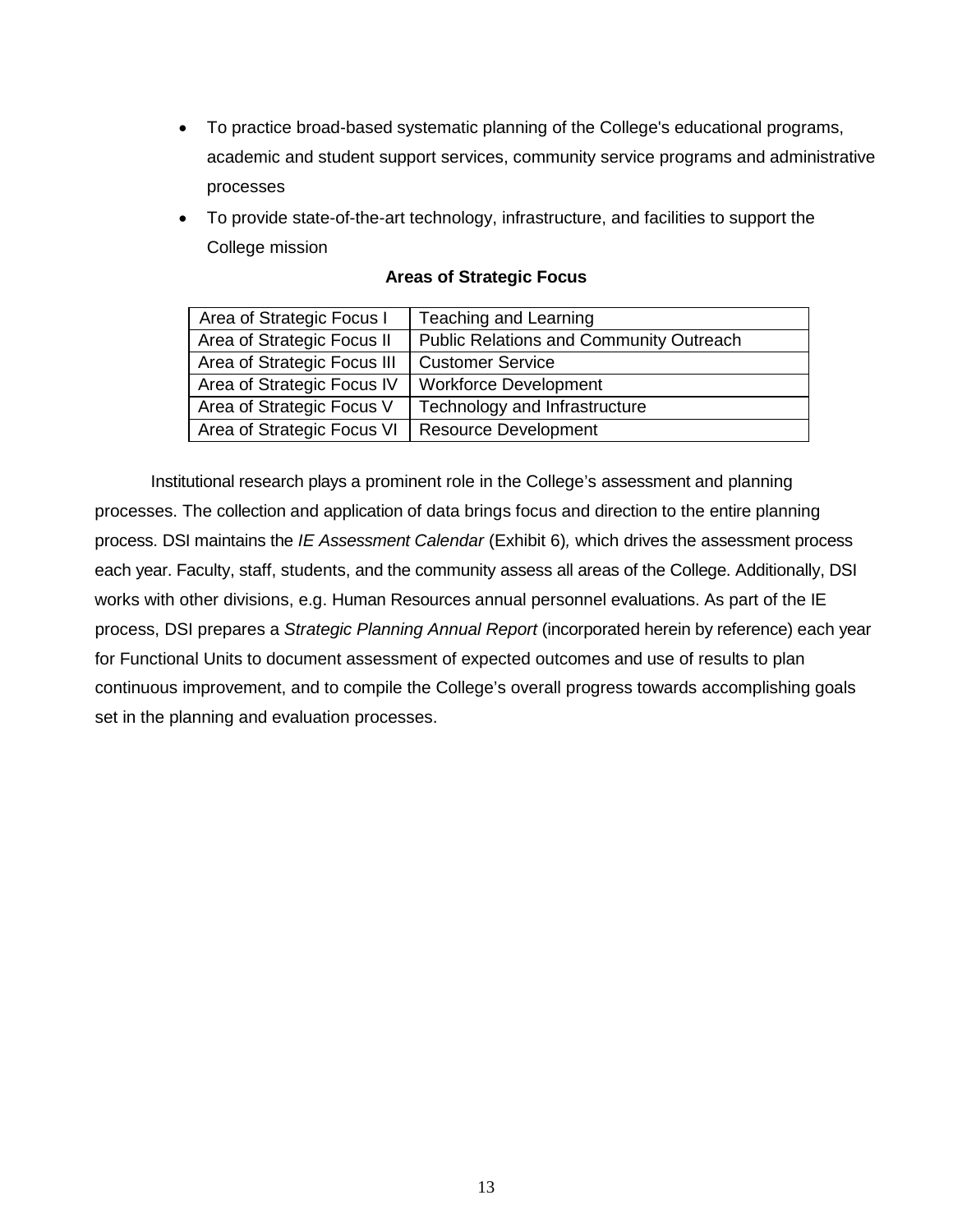# <span id="page-15-0"></span> **Exhibit 1 CVCC Functional Units 2021-2022**

| Admissions/Registrar                              | Ms. Sanquita Alexander |
|---------------------------------------------------|------------------------|
| <b>Applied Technology</b>                         | Mr. Clint Langley      |
| Business and Computer & Information Technology    | Dr. Beth Mullin        |
| <b>Business Services</b>                          | Mr. Dexter Jackson     |
| <b>Disability Support Services</b>                | Ms. Vickie Williams    |
| <b>English &amp; Communications</b>               | Ms. Samantha Vance     |
| <b>Facilities &amp; Maintenance</b>               | Mr. Scot Craig         |
| <b>Fine Arts &amp; Social Sciences</b>            | Dr. William Byrd       |
| <b>Health Sciences</b>                            | Dr. Bridgett Jackson   |
| <b>Human Resources</b>                            | Ms. Robin Jones        |
| <b>Information Systems</b>                        | Mr. Warner Taylor      |
| <b>Information Technology</b>                     | Ms. Aurelia Smith      |
| <b>Institutional Advancement</b>                  | Mr. David Fletcher     |
| <b>Learning Resource Center</b>                   | Ms. Elizabeth Bradsher |
| Marketing and PR                                  | Ms. Myya Robinson      |
| <b>Mathematics</b>                                | Ms. Shawn Junghans     |
| <b>Online Learning</b>                            | Ms. Aurelia Smith      |
| Orientation                                       | Ms. Vickie Williams    |
| <b>President's Office</b>                         | Ms. Jackie Screws      |
| <b>Public Safety</b>                              | Mr. Kenny Harrison     |
| Recruiting                                        | Ms. Amanda Gamble      |
| Science                                           | Ms. Merry Cuervo       |
| Security                                          | Mr. Keith Manuel       |
| <b>Strategic Initiatives</b>                      | Dr. RoseMary Watkins   |
| <b>Student Development</b>                        | Ms. Vickie Williams    |
| <b>Student Financial Services (Financial Aid)</b> | Ms. Melissa Burgett    |
| Testing                                           | Ms. Tina Stamps        |
| Tutoring                                          | Ms. Melinda Pell       |
| <b>Workforce Development</b>                      | Dr. Shirley Armstrong  |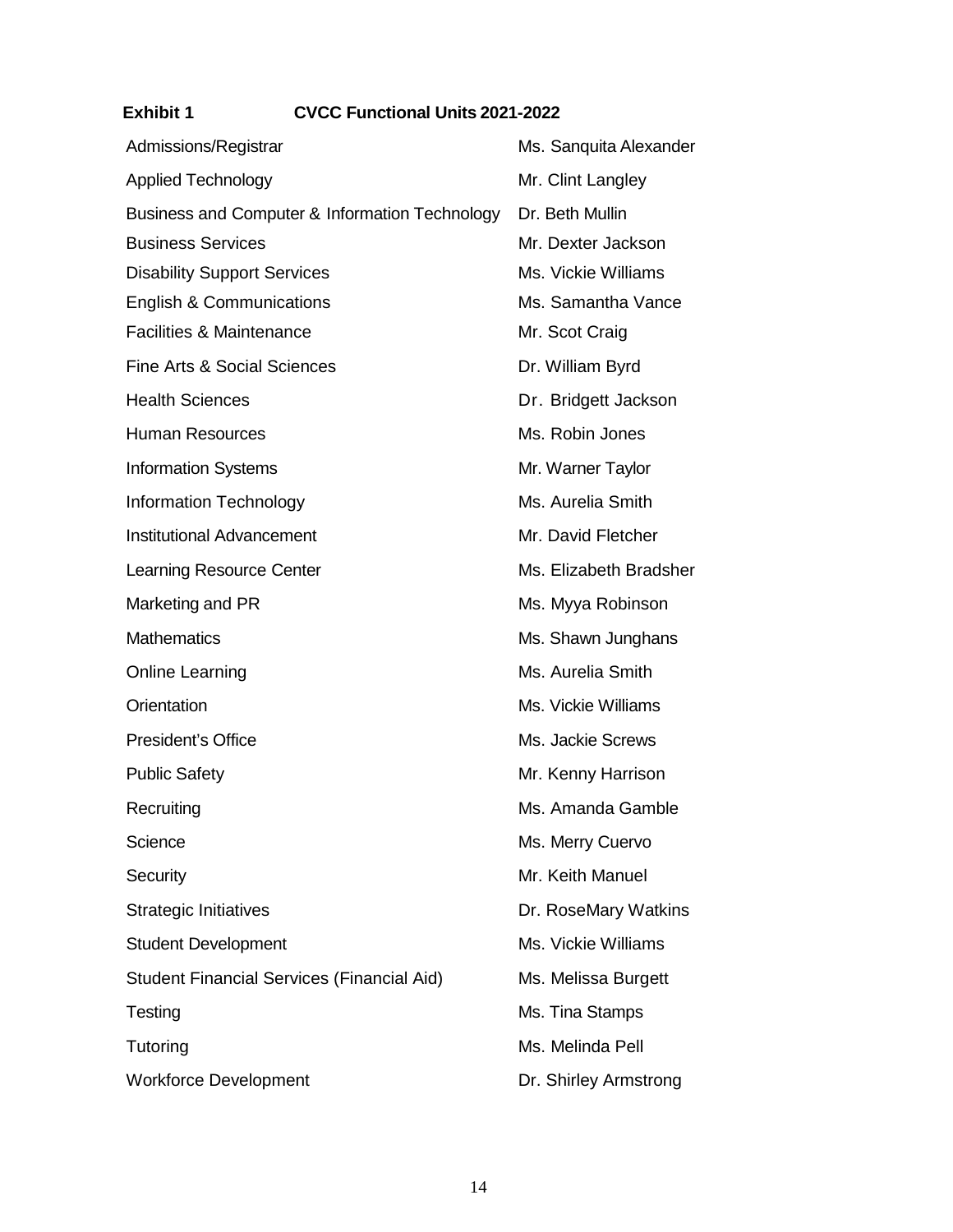# **Exhibit 2**

| <b>Institutional Effectiveness (IE) Annual Calendar</b> |                                                                                 |  |  |  |
|---------------------------------------------------------|---------------------------------------------------------------------------------|--|--|--|
| <b>Month</b>                                            | Information                                                                     |  |  |  |
| <b>Ongoing Assessments</b><br>and Reports               | See Assessment Calendar                                                         |  |  |  |
| <b>Ongoing Review</b>                                   | <b>Substantive Change</b>                                                       |  |  |  |
| January                                                 | Updates to Unit Plans as needed or appropriate (data from previous<br>semester) |  |  |  |
| January                                                 | <b>Strategic Planning Annual Report</b>                                         |  |  |  |
| March                                                   | <b>Review of Mission Statement</b>                                              |  |  |  |
| March                                                   | Program Reviews due to Dean                                                     |  |  |  |
| March 1, 2022                                           | <b>SACSCOC Reaffirmation submission due</b>                                     |  |  |  |
| March/April                                             | <b>Needs Assessment</b>                                                         |  |  |  |
| April/May                                               | Request any new funding resources (Form B) for upcoming year                    |  |  |  |
| May                                                     | Program Reviews due to DSI                                                      |  |  |  |
| May/June                                                | Unit Plans data collection, assessment, and use of results analysis             |  |  |  |
| June                                                    | <b>VFA Report to ACHE</b>                                                       |  |  |  |
| June                                                    | Fact Book published                                                             |  |  |  |
| Mid-July                                                | <b>Financial Profile to SACSCOC</b>                                             |  |  |  |
| August                                                  | <b>Annual Policy Reviews Scheduled</b>                                          |  |  |  |
| August 29, 2022                                         | <b>QEP Report Due</b>                                                           |  |  |  |
| August 31                                               | <b>Closure of Unit Plans</b>                                                    |  |  |  |
| August 31                                               | Gen Ed Report data collection (Unit Plans)                                      |  |  |  |
| Summer                                                  | <b>Standing Committees Review</b>                                               |  |  |  |
| Summer                                                  | Completed Program Reviews presented to Cabinet at retreat                       |  |  |  |
| September                                               | DSI updates the IE Annual Plan for the upcoming year                            |  |  |  |
| September                                               | Unit Plans updated or rolled over for new year                                  |  |  |  |
| August                                                  | Completed Program Reviews presented to Cabinet                                  |  |  |  |
| October                                                 | Gen Ed Report presented to Cabinet                                              |  |  |  |
| December                                                | <b>Enrollment Profile to SACSCOC</b>                                            |  |  |  |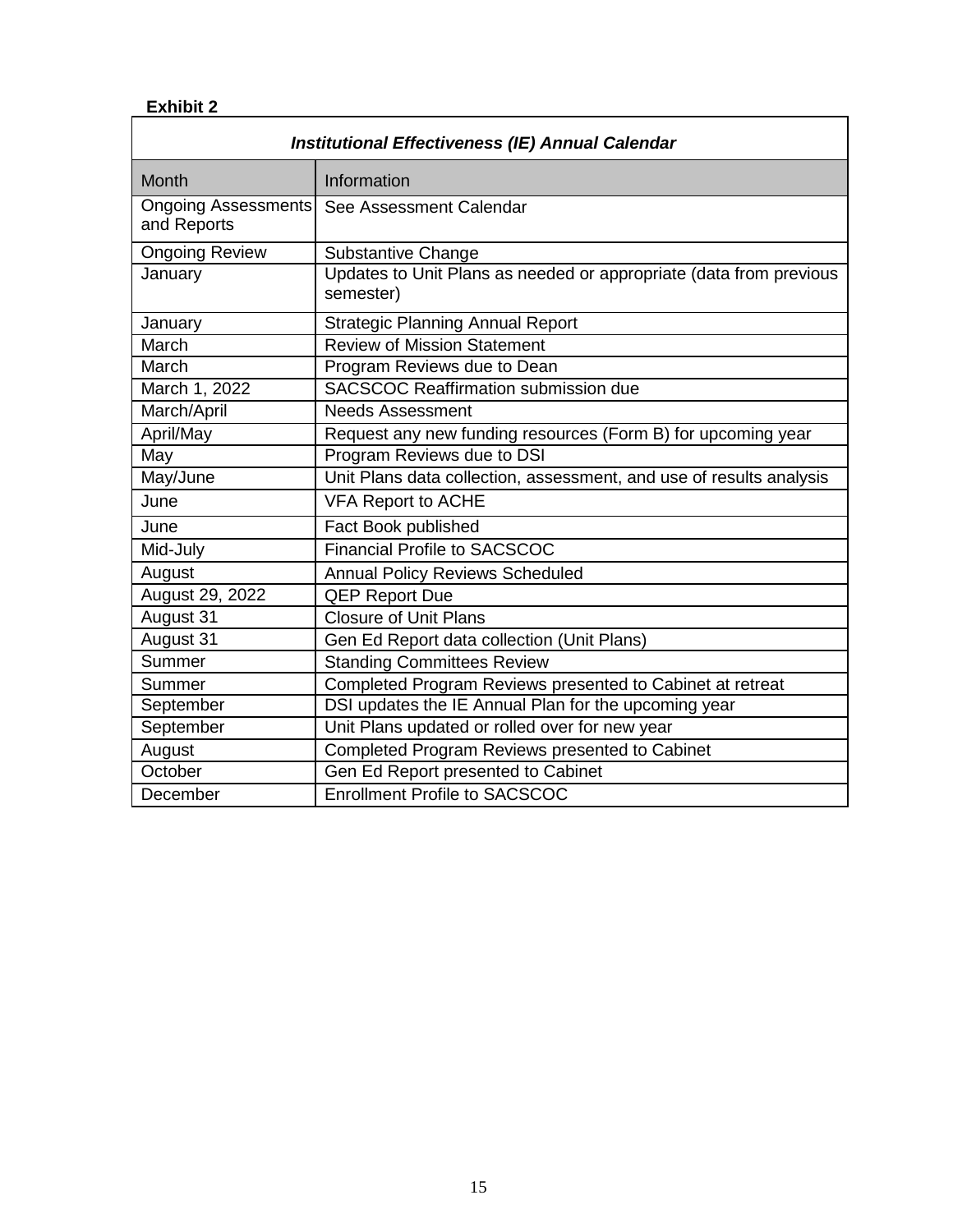| <b>Exhibit 3</b>                      | <b>Unit Plan Sample</b>                                                                                                                                                                                                                                                                      |
|---------------------------------------|----------------------------------------------------------------------------------------------------------------------------------------------------------------------------------------------------------------------------------------------------------------------------------------------|
|                                       |                                                                                                                                                                                                                                                                                              |
| Record ID: 6490                       |                                                                                                                                                                                                                                                                                              |
| Associated ID: 0                      |                                                                                                                                                                                                                                                                                              |
| Unit Number: 104.1.1                  | (Change Unit #)<br>(Delete Goal)                                                                                                                                                                                                                                                             |
|                                       | Program/Dept Name Associate Degree Nursing                                                                                                                                                                                                                                                   |
| Person Responsible Bridgett Jackson   |                                                                                                                                                                                                                                                                                              |
| Plan Entered By: Bridgett Jackson     |                                                                                                                                                                                                                                                                                              |
| Selected Term: 2020-2021              |                                                                                                                                                                                                                                                                                              |
|                                       | Program/Unit Goal: To provide quality nursing programs leading to direct entry into<br>the workforce.                                                                                                                                                                                        |
| Program/Option:                       |                                                                                                                                                                                                                                                                                              |
| Scheduled<br>Completion : August 2021 |                                                                                                                                                                                                                                                                                              |
|                                       | Outcome Type: Program Objective/Outcome                                                                                                                                                                                                                                                      |
|                                       | General Ed Outcome The student will demonstrate scientific literacy through factual<br>: knowledge, understanding theoretical concepts and fundamental<br>principles in the natural sciences and the application of scientific<br>principles and methodologies to solve scientific problems. |
|                                       | Institutional Goal: To expand and strengthen program offerings that prepare<br>students for direct entry into jobs at technical, paraprofessional,<br>and entry-level management positions.                                                                                                  |
|                                       | Strategic Focus: Strategic Focus Area I: Teaching and Learning                                                                                                                                                                                                                               |
|                                       | Focus Area Outcome CVCC will enable students to succeed in accomplishing their<br>: goals by providing quality education and training, as evidenced by<br>data. We will provide a supportive teaching and learning<br>environment, accompanied by an effective array of support<br>services. |
|                                       | Strategies/Action Establish clear academic pathways based on curriculum designed<br>Plan: to help students achieve important learning outcomes (M3)                                                                                                                                          |
|                                       | Expected Outcome: 90% of ADN graduates will report in-field full-time employment<br>within 6 months of graduation.                                                                                                                                                                           |
|                                       | Assessment Plan: Send out electronic surveys to graduates, and/or call graduates                                                                                                                                                                                                             |
|                                       | Assessment<br>Measure: Survey Monkey survey.                                                                                                                                                                                                                                                 |
|                                       | Assessment Results 100% of respondents reported in-field full-time employment within<br>: 6 months of graduation.                                                                                                                                                                            |
|                                       | Analysis of Results: Results represent the job market for nursing graduates.                                                                                                                                                                                                                 |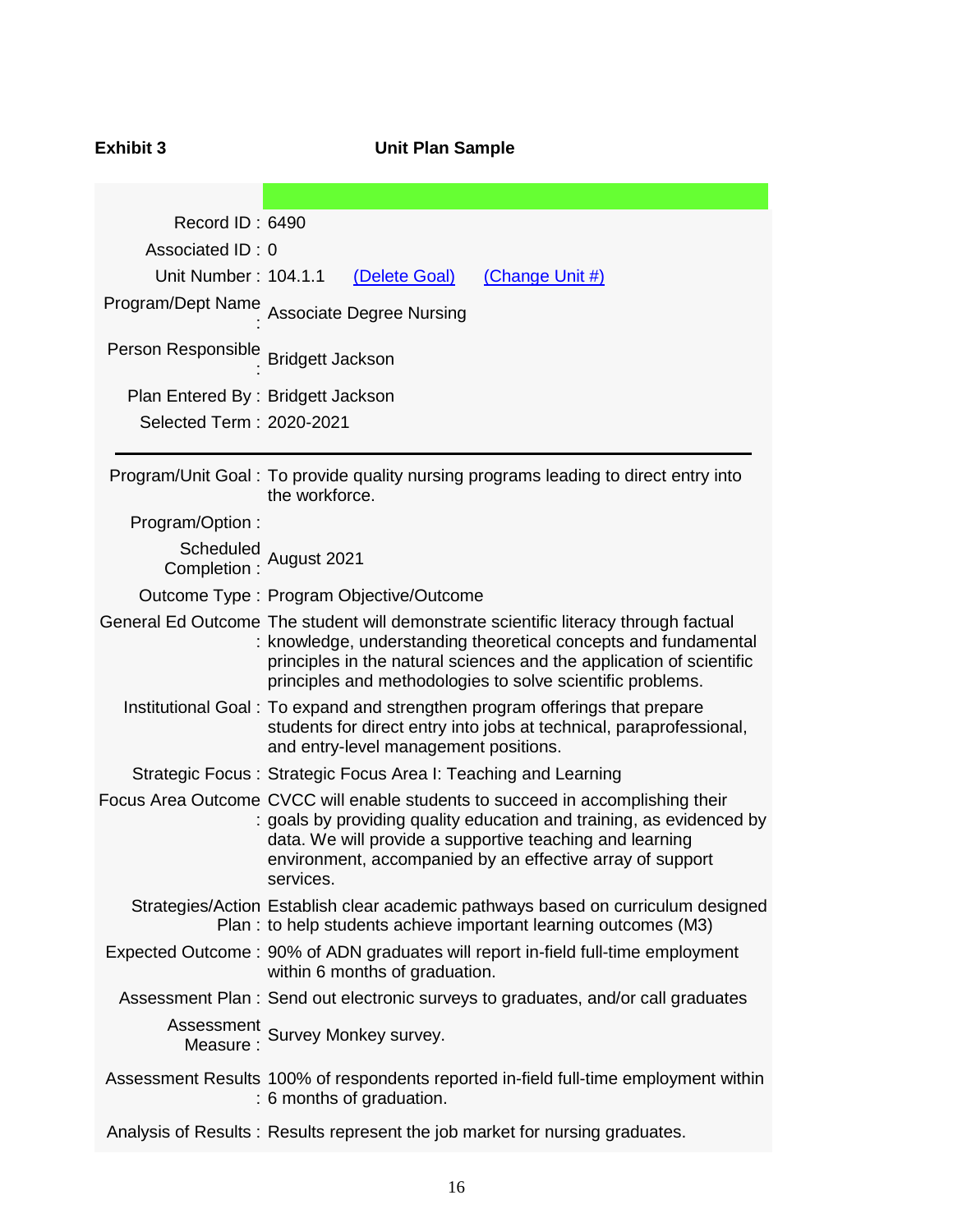| (Upload) Analysis<br>Attachments:          |                                                                                                                                    |
|--------------------------------------------|------------------------------------------------------------------------------------------------------------------------------------|
| Outcome Met: YES                           |                                                                                                                                    |
|                                            | Use of Results: To assess job availability in the area.                                                                            |
|                                            | Action Taken for Will continue to allow recruiters to speak with students in the NUR<br>Improvement: 221 Transitions course.       |
|                                            | Future Action: Continue to use the data to support the available job market for<br>potential applicants and our clinical partners. |
| Budget \$1000 annually<br>Considerations : |                                                                                                                                    |
| Resources Needed: Survey Monkey            |                                                                                                                                    |
| (Upload) Resource<br>Attachments:          |                                                                                                                                    |
|                                            |                                                                                                                                    |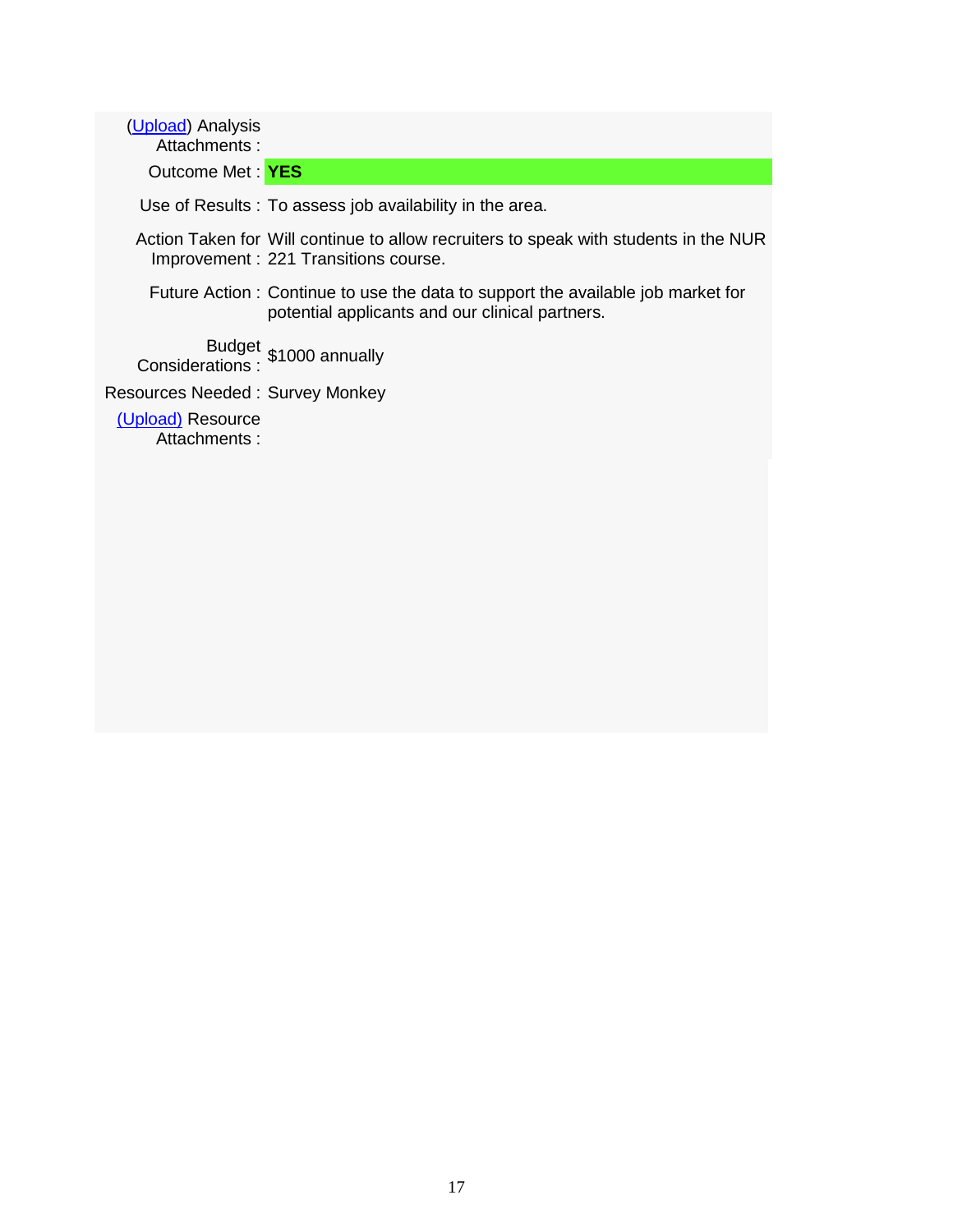# **Exhibit 4 CVCC Mission Statement**

Chattahoochee Valley Community College promotes student success and is committed to enriching our community by offering accessible, quality, and engaging educational opportunities through academic transfer, career and technical education, workforce development, and adult education.

Approved March 2020

# **Chattahoochee Valley Community College Vision Statement**

Chattahoochee Valley Community College (CVCC) will be a dynamic, engaged institution of higher learning dedicated to serving the community and students by providing excellent educational, cultural and career opportunities allowing individuals to be successful and achieve their goals. CVCC will provide quality services through innovative practices, state-of-the-art facilities and an understanding of meeting individuals where they are. CVCC will enhance the lives of its students, faculty, staff and the community by:

- Promoting instructional excellence in all program areas;
- Expanding and enhancing programs to meet the needs of the area's workforce;
- Strengthening partnerships to advance the mission of the College;
- Creating a supportive teaching and learning environment;
- Integrating technology to support all programs and services;
- Implementing the use of evidence-based decision-making and
- Providing exceptional student support services.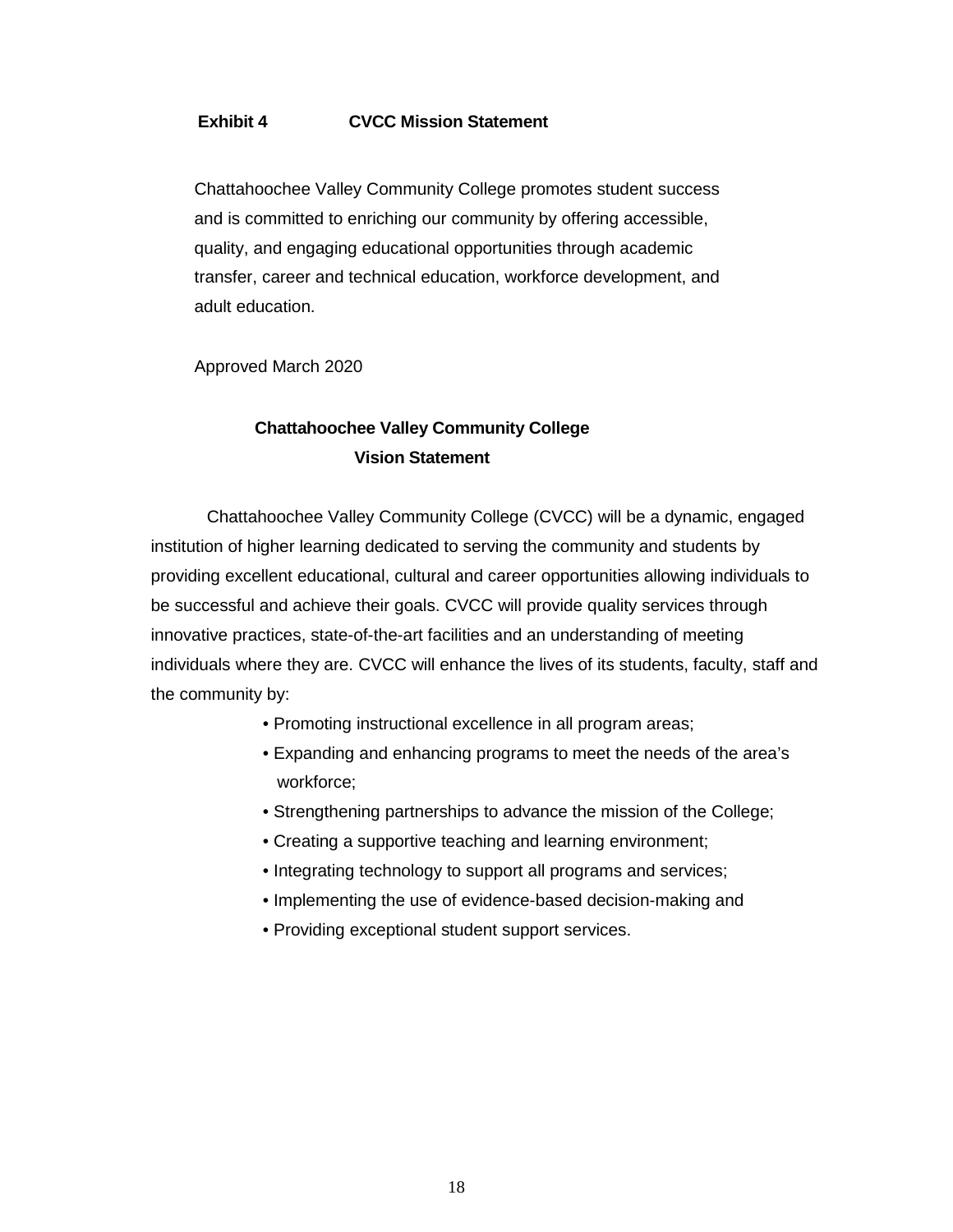# **Exhibit 5 Instructional Program Review Template and Instructions**

Program/Subject Area: New York Controller Review Period:

**Date Due to Dean: March 2022**

# **Date Due to Cabinet: May 2022**

# **PROGRAM LEVEL OUTCOMES**

**1. Enrollment Summary: Three-year enrollment summary by headcount**

| $\cdot$<br>$\sim$ one.<br>∪ne:<br>ear | WO:<br>'ear | $\sim$<br>≀∩∩r<br>Gai<br>vv. |
|---------------------------------------|-------------|------------------------------|
|                                       |             |                              |

# **2. Student Staff Ratios: Three-year summary of average class size and student-faculty ratio.**

|                        | Year One: | Year Two: | Year Three: |
|------------------------|-----------|-----------|-------------|
| <b>Class Size</b>      |           |           |             |
| <b>Student-Faculty</b> |           |           |             |
| Ratio                  |           |           |             |

# **3. Faculty Cost: Three-year summary of faculty cost (cost per student)**

| $\lambda$ $\lambda$ | '≏ar | hree:      |
|---------------------|------|------------|
| One:                | WO.  | $^{\circ}$ |
| ′ear                | Ψu   | Gai        |
|                     |      |            |

## **4. Graduation or Program Completion Rates: Three-year summary of graduation or program completion rates.**

| Year One: | Year<br>WO: | Year<br>Three: |
|-----------|-------------|----------------|
|           |             |                |

### **5. Placement Rates: Three-year summary of job placement rates, if applicable.**

| Year | Year | Year   |
|------|------|--------|
| One: | WO:  | Three: |
|      |      |        |

## **6. Evidence of Student Success upon program completion or graduation: Employer surveys, University GPAs, licensure exam pass rates, student surveys, or other relevant measures of success, as appropriate.**

#### **STUDENT LEARNING OUTCOMES Outcome 1 Unit Plan #**

| $U$ uluunuu luuum        |            |               |  |  |  |  |  |  |
|--------------------------|------------|---------------|--|--|--|--|--|--|
| $Year \setminus$<br>One: | ear<br>WO: | hree:<br>Year |  |  |  |  |  |  |
|                          |            |               |  |  |  |  |  |  |

## **Outcome 2 Unit Plan #**

| ear<br>∪ne: | $\sim$<br>WO:<br>ear | $'$ $\cap$ r<br>hree:<br>Сa |  |  |
|-------------|----------------------|-----------------------------|--|--|
|             |                      |                             |  |  |

# **Outcome 3 Unit Plan #**

| Year L | Year | Year.  |
|--------|------|--------|
| One:   | WO:  | ⊺hree: |
|        |      |        |

**Summary of equipment, instructional support, staffing, or facility needs.**

**Summary of plans, trends, or concerns not cited in previous sections**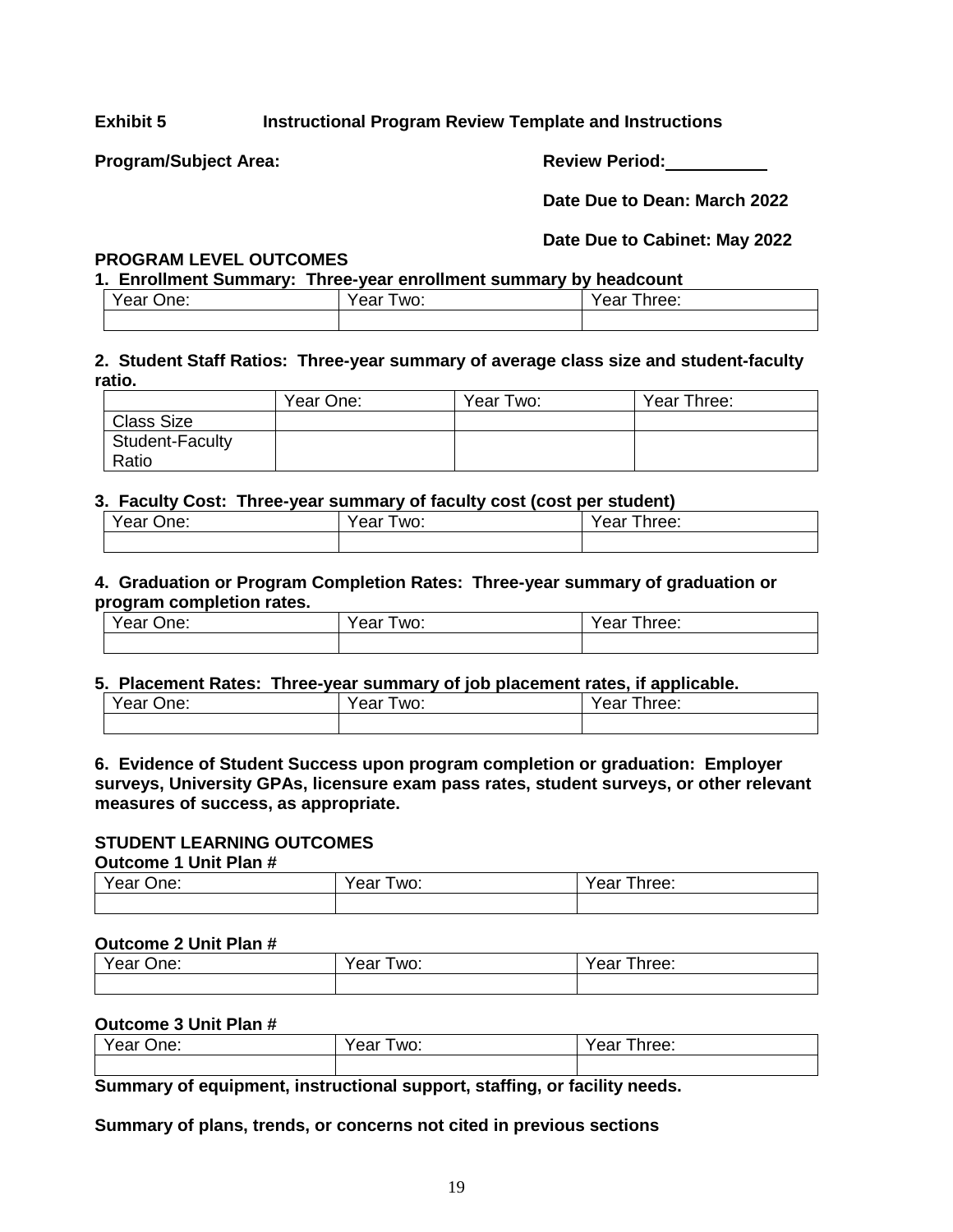| List recommendations below. If appropriate, identify new Unit Plan(s) with an Expected<br>Outcome for continuous improvement based on the recommendation. Link the Expected<br>Outcome to a Strategic Area of Focus from the College's Strategic Plan, and identify a<br>Strategy/Action/Assessment Plan and Measure to support the Expected Outcome.<br><b>Summary of Recommendations:</b><br><b>Unit Plan 1</b><br><b>Unit Plan 2</b> |       |
|-----------------------------------------------------------------------------------------------------------------------------------------------------------------------------------------------------------------------------------------------------------------------------------------------------------------------------------------------------------------------------------------------------------------------------------------|-------|
|                                                                                                                                                                                                                                                                                                                                                                                                                                         | Date: |
|                                                                                                                                                                                                                                                                                                                                                                                                                                         | Date: |
| <b>Dean Comments:</b>                                                                                                                                                                                                                                                                                                                                                                                                                   |       |
| <b>DSI Comments:</b>                                                                                                                                                                                                                                                                                                                                                                                                                    | Date: |
| <b>Reviewed by Cabinet:</b><br><b>Cabinet Comments:</b>                                                                                                                                                                                                                                                                                                                                                                                 | Date: |
| <b>Overall Results of Program Review:</b>                                                                                                                                                                                                                                                                                                                                                                                               |       |
| $\Box$ Continued with minor improvements                                                                                                                                                                                                                                                                                                                                                                                                |       |
| $\Box$ Significantly modified                                                                                                                                                                                                                                                                                                                                                                                                           |       |
| $\Box$ Discontinued/Eliminated                                                                                                                                                                                                                                                                                                                                                                                                          |       |
| $\Box$ Placed on inactive status                                                                                                                                                                                                                                                                                                                                                                                                        |       |

☒ **Scheduled for further review (List reason):**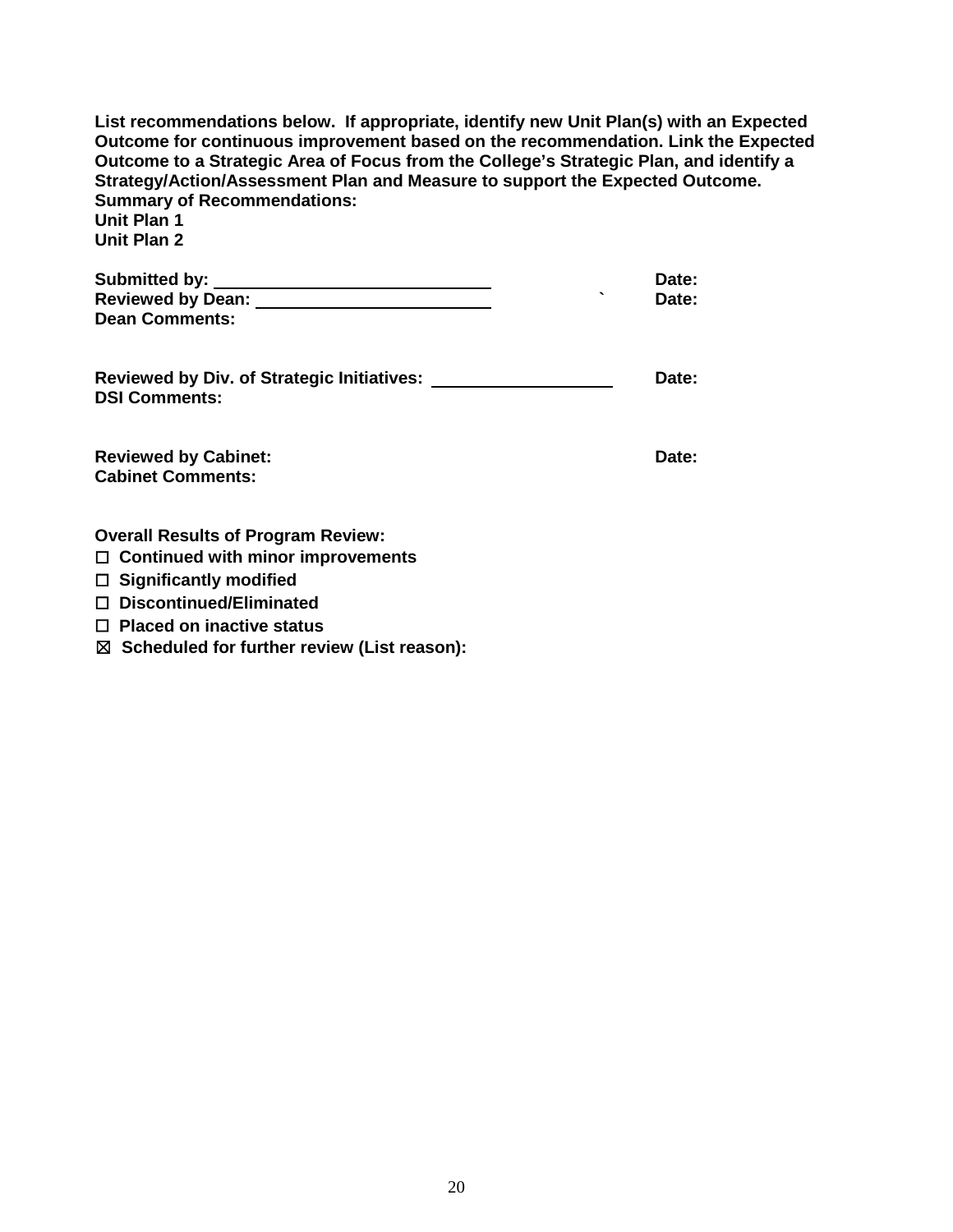# **Exhibit 5 (cont'd) Instructional Program Review Instructions**

Program Reviews are key components of the College's accreditation process and assessment of program viability. The Schedule of Program Reviews is updated each summer to ensure all programs are reviewed on a rotating basis. The Division of Strategic Initiatives (DSI) notifies the program chairs and sets the expected deadline for review. Program reviews are submitted to Cabinet for approval.

Below is an explanation or instructions on collecting data and how to calculate areas of the program review. Program Reviews due to: Dean: March 2022; Cabinet: May 2022.

- 1. **Enrollment Summary:** This information is unduplicated students enrolled in academic year with this program being listed as their major. Students in the courses without this program listed as their major, are not included. This information can be requested from the Division of Strategic Initiatives Institutional Research (IR) Data Manager, Saundra Noles (saundra.noles@cv.edu)
- 2. **Student-Faculty Ratios:** To calculate student-faculty ratios, add the total number enrolled (all courses with this program prefix), and the total faculty (adjunct faculty is a 2-1, it takes 2 adjuncts to equal 1 counted faculty) Ex: you have 3 full time faculty and 4 adjuncts, this would give you a total of 5 faculty. Divide total students by total faculty.
- 3. **Faculty Cost (per student):** Request faculty salary from the Business Office. Divide total faculty cost by total number of students.
- 4. **Graduation or Program Completion Rates:** Request graduation rates from the DSI IR Data Manager. Calculate program completions from your program records. Divide the total number of completions by the total number of students at the end of the program.
- 5. **Placement Rates:** Calculate placement rates from your program. Divide the total number of placements by the total number of students.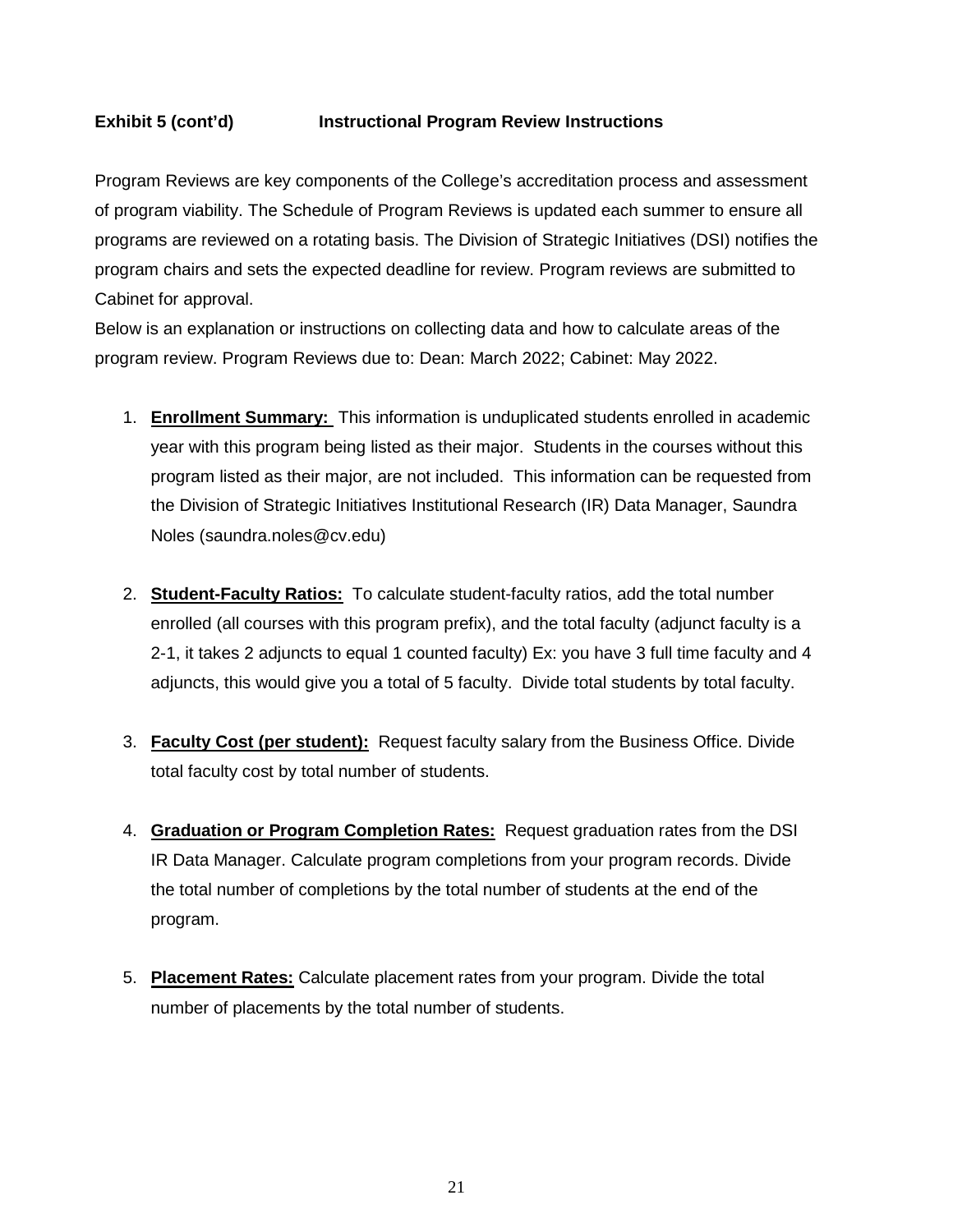# **Exhibit 6 Chattahoochee Valley Community College Institutional Effectiveness Assessment Calendar Academic Year: 2021-2022**

| When      | <b>Task</b>                                                                       | <b>Administer-</b><br>ed By                             | <b>Administer-</b><br>ed To | <b>Records</b><br><b>Maintain</b><br>ed By | <b>Reported To</b>     | <b>Purpose</b><br><b>Collected</b>                                                                                                                                |
|-----------|-----------------------------------------------------------------------------------|---------------------------------------------------------|-----------------------------|--------------------------------------------|------------------------|-------------------------------------------------------------------------------------------------------------------------------------------------------------------|
| August    | Standing<br>Committee<br><b>Annual Report</b>                                     | Division of<br>Strategic<br><b>Initiatives</b><br>(DSI) | Committee<br><b>Chairs</b>  | <b>DSI</b>                                 | President's<br>Cabinet | To determine<br>continuation,<br>addition, deletion,<br>or changes to<br>Standing<br>Committees.                                                                  |
| September | Unit Plan<br>Assessmen<br>t for<br>Academic<br>Programs                           | <b>DSI</b>                                              | Functional<br><b>Units</b>  | <b>DSI</b>                                 | President's<br>Cabinet | To document and<br>analyze the<br>expected<br>outcomes and<br>use of results for<br>the College's<br>academic<br>programs.                                        |
| September | Unit Plan<br>Assessment<br>for<br>Administrative<br>and<br>Educational<br>Support | <b>DSI</b>                                              | Department<br><b>Chairs</b> | <b>DSI</b>                                 | President's<br>Cabinet | To document and<br>analyze the<br>expected<br>outcomes and<br>use of results for<br>the College's<br>administrative and<br>educational<br>support<br>departments. |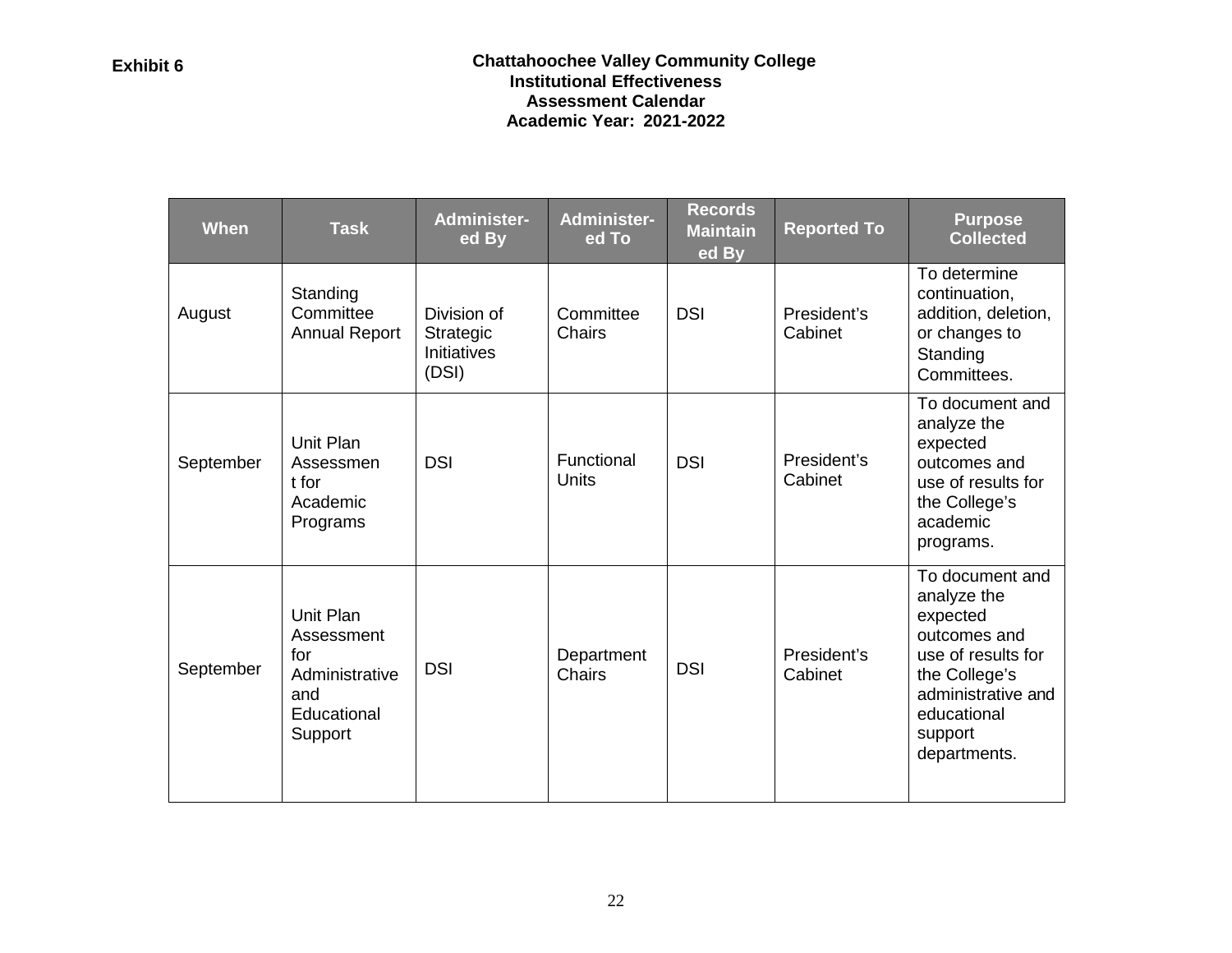| <b>When</b>                       | <b>Task</b>         | <b>Administer-</b><br>ed By             | <b>Administer-</b><br>ed To            | <b>Records</b><br><b>Maintained</b><br><b>By</b> | <b>Reported To</b>                                                             | <b>Purpose</b><br><b>Collected</b>                                                                                      |
|-----------------------------------|---------------------|-----------------------------------------|----------------------------------------|--------------------------------------------------|--------------------------------------------------------------------------------|-------------------------------------------------------------------------------------------------------------------------|
| Mid Term<br>of Each<br>Term       | <b>Course Evals</b> | Institutional<br>Research (IR)          | <b>All Students</b>                    | IR                                               | Dean of<br>Instruction                                                         | To ascertain<br>students' level of<br>satisfaction of a<br>particular course<br>regarding<br>content and<br>instructor. |
| Six months<br>after<br>graduation | Alumni - ADN        | Health<br><b>Sciences</b><br>Department | <b>ADN</b><br>Program<br>Graduate<br>S | Health<br>Sciences<br>Department                 | Dean of<br>Instruction,<br>Chair of<br>Health<br><b>Sciences</b><br>Department | To evaluate<br>and improve<br>instruction.<br>To gather<br>demographic<br>post-graduation<br>employment<br>information. |
| Six months<br>after<br>graduation | Alumni - PN         | Health<br><b>Sciences</b><br>Department | PN Program<br>Graduates                | Health<br><b>Sciences</b><br>Department          | Dean of<br>Instruction,<br>Chair of<br>Health<br><b>Sciences</b><br>Department | To evaluate<br>and improve<br>instruction.<br>To gather<br>demographic<br>post-graduation<br>employment<br>information. |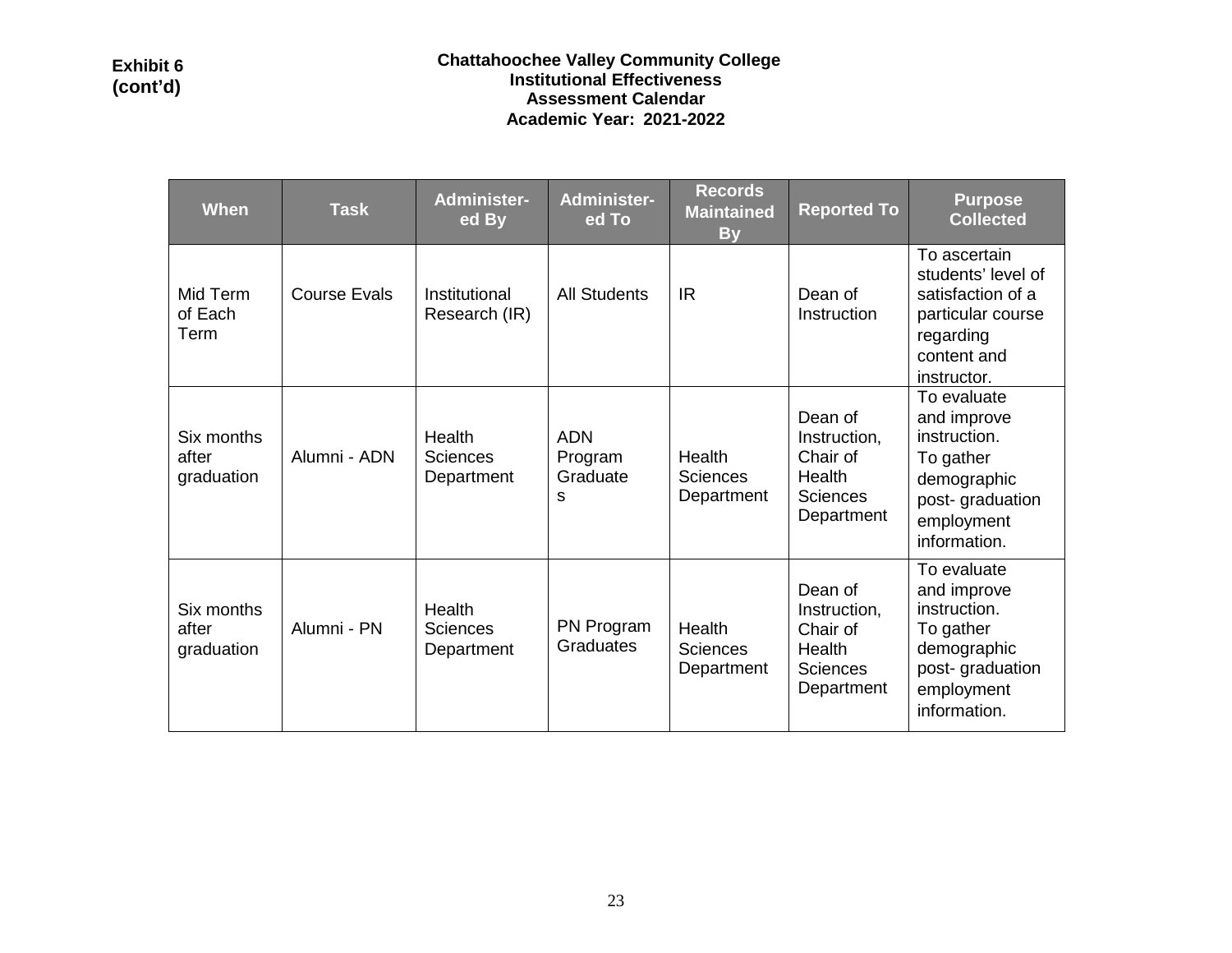| When                                             | <b>Task</b>                       | Administer-<br>ed By                    | <b>Administer-</b><br>ed To   | <b>Records</b><br><b>Maintained</b><br><b>By</b> | <b>Reported To</b>                                                             | <b>Purpose Collected</b>                                     |
|--------------------------------------------------|-----------------------------------|-----------------------------------------|-------------------------------|--------------------------------------------------|--------------------------------------------------------------------------------|--------------------------------------------------------------|
| Mid Term<br>0f<br>graduate's<br>last<br>semester | Graduate<br>Survey - ADN          | Health<br><b>Sciences</b><br>Department | <b>ADN</b><br><b>Students</b> | Health<br><b>Sciences</b><br>Department          | Dean of<br>Instruction,<br>Chair of<br>Health<br><b>Sciences</b><br>Department | To evaluate graduate<br>responses to the program.            |
| Mid Term<br>οf<br>graduate's<br>last<br>semester | Graduate<br>Survey - PN           | Health<br><b>Sciences</b><br>Department | <b>PN Students</b>            | Health<br><b>Sciences</b><br>Department          | Dean of<br>Instruction,<br>Chair of<br>Health<br><b>Sciences</b><br>Department | To evaluate graduate<br>responses to the program.            |
| Mid Term<br>of each<br>semester                  | <b>Mobility Survey</b><br>$-$ ADN | Health<br><b>Sciences</b><br>Department | <b>ADN</b><br><b>Students</b> | Health<br><b>Sciences</b><br>Department          | Dean of<br>Instruction,<br>Chair of<br>Health<br><b>Sciences</b><br>Department | To evaluate student<br>responses to the mobility<br>program. |
| Middle of<br>each<br>semester                    | Mobility<br>Survey - PN           | Health<br>Sciences<br>Department        | <b>PN Students</b>            | <b>Health</b><br><b>Sciences</b><br>Department   | Dean of<br>Instruction,<br>Chair of<br>Health<br><b>Sciences</b><br>Department | To evaluate student<br>responses to the mobility<br>program. |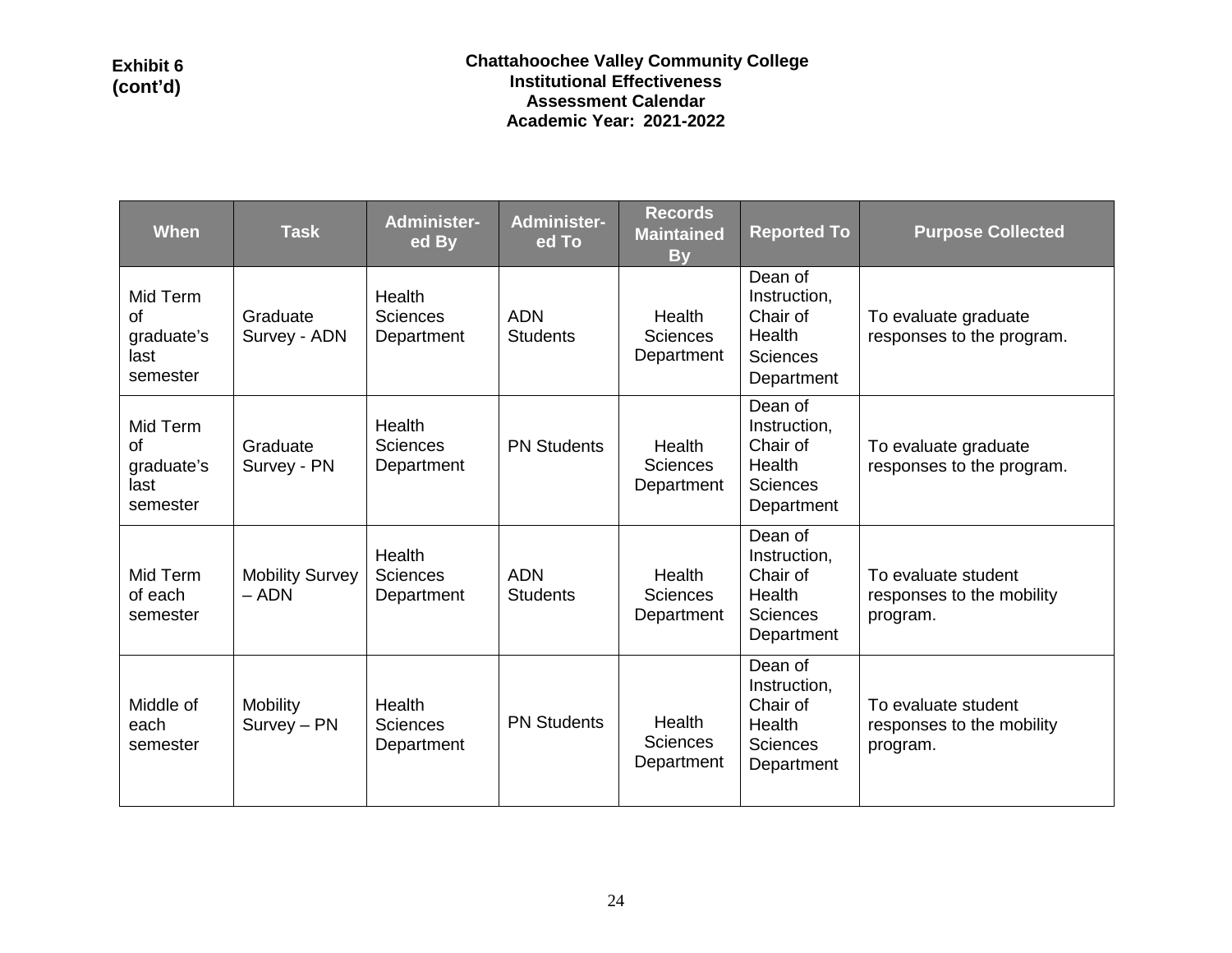| <b>When</b>                                             | <b>Task</b>                                          | <b>Administer-</b><br>ed By             | <b>Administer-</b><br>ed To   | <b>Records</b><br><b>Maintained</b><br><b>By</b> | <b>Reported To</b>                                                             | <b>Purpose Collected</b>                                                                                                                                                         |
|---------------------------------------------------------|------------------------------------------------------|-----------------------------------------|-------------------------------|--------------------------------------------------|--------------------------------------------------------------------------------|----------------------------------------------------------------------------------------------------------------------------------------------------------------------------------|
| End of<br>each<br>semester                              | Lab Supervisor<br>Evaluation $-$<br>SIM Lab          | Health<br>Sciences<br>Department        | SIM Lab<br><b>Students</b>    | Health<br><b>Sciences</b><br>Department          | Chair of<br>Health<br><b>Sciences</b><br>Department                            | To evaluate student<br>satisfaction with SIM lab<br>supervisor                                                                                                                   |
| End of<br>each<br>semester                              | Clinical<br>Supervisor<br>Evaluation                 | Health<br>Sciences<br>Department        | Nursing<br><b>Students</b>    | Health<br><b>Sciences</b><br>Department          | Chair of<br>Health<br><b>Sciences</b><br>Department                            | To ascertain students' level of<br>satisfaction with clinical<br>supervisor's professionalism<br>and ability to incorporate<br>classroom instruction and<br>clinical activities. |
| Mid Term<br><b>of</b><br>graduate's<br>last<br>semester | Graduate<br>Survey - MAT                             | Health<br><b>Sciences</b><br>Department | <b>MAT</b><br><b>Students</b> | <b>Health</b><br><b>Sciences</b><br>Department   | Chair of<br>Health<br><b>Sciences</b><br>Department                            | To evaluate graduate<br>responses to the MAT<br>program.                                                                                                                         |
| Six months<br>after<br>graduation                       | Alumni Survey<br>$-$ MAT                             | Health<br><b>Sciences</b><br>Department | <b>MAT</b><br><b>Students</b> | <b>Health</b><br><b>Sciences</b><br>Department   | Chair of<br>Health<br><b>Sciences</b><br>Department                            | To evaluate and<br>improve instruction.<br>To gather demographic post-<br>graduation employment<br>information.                                                                  |
| End of each<br>clinical<br>course                       | <b>Clinical Site</b><br><b>Student</b><br>Evaluation | Health<br><b>Sciences</b><br>Department | Nursing<br><b>Students</b>    | Health<br><b>Sciences</b><br>Department          | Dean of<br>Instruction,<br>Chair of<br>Health<br><b>Sciences</b><br>Department | To ascertain students' level of<br>satisfaction with policies,<br>procedures, and work<br>environment of each clinical<br>site.                                                  |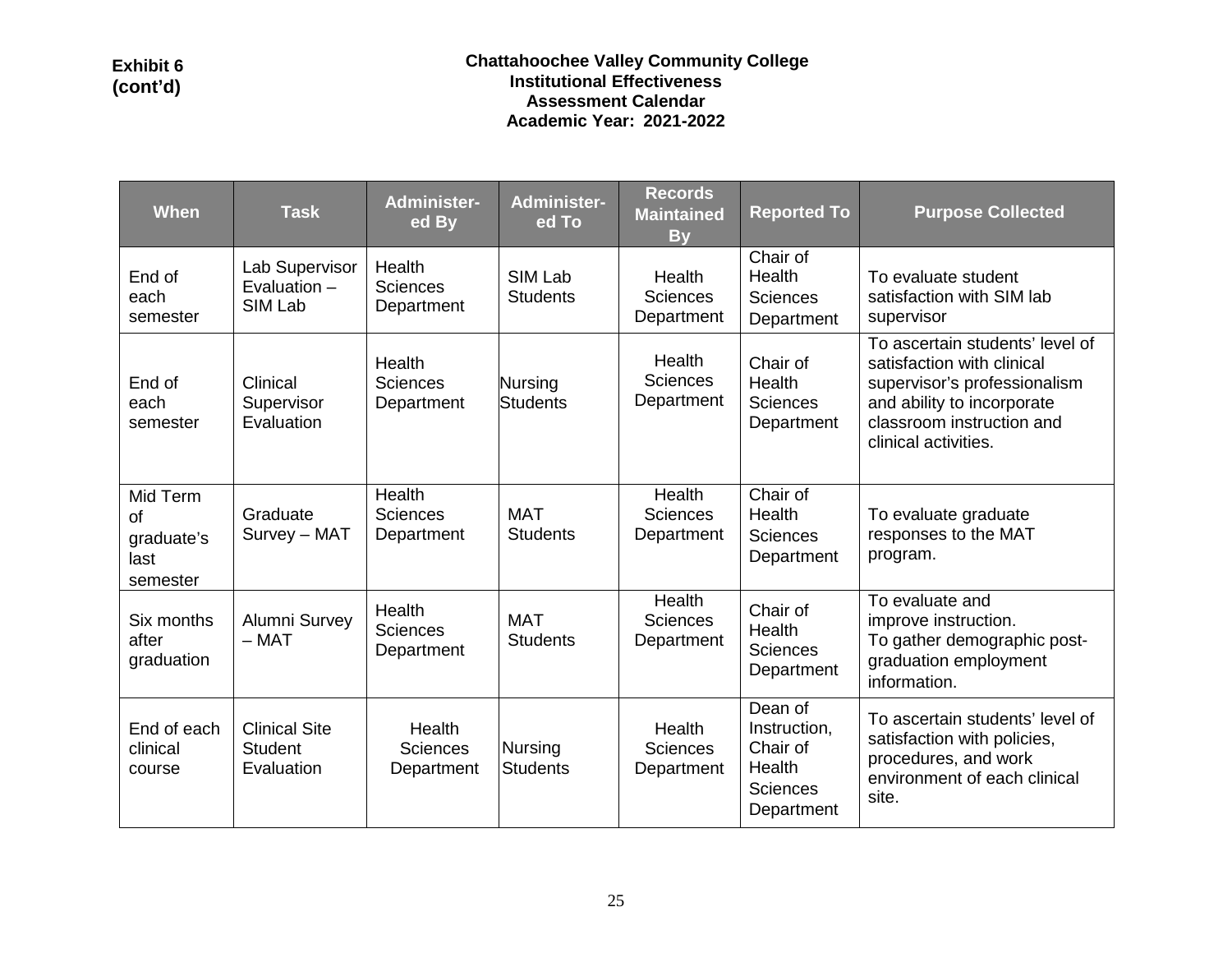| <b>When</b>                     | <b>Task</b>                                          | <b>Administer-</b><br>ed By             | <b>Administer-</b><br>ed To             | <b>Records</b><br><b>Maintained</b><br><b>By</b> | <b>Reported To</b>                                                            | <b>Purpose Collected</b>                                                                                                                                              |
|---------------------------------|------------------------------------------------------|-----------------------------------------|-----------------------------------------|--------------------------------------------------|-------------------------------------------------------------------------------|-----------------------------------------------------------------------------------------------------------------------------------------------------------------------|
| After each<br>Clinical          | <b>EMS Clinical</b><br><b>Site Survey</b>            | <b>Public Safety</b><br><b>Division</b> | <b>EMS</b><br><b>Students</b>           | <b>Public Safety</b><br><b>Division</b>          | Dean of<br>Instruction,<br>Assoc. Dean<br>of WFD, Dir.<br>of Public<br>Safety | To ascertain students' level of<br>satisfaction with policies,<br>procedures, and work<br>environment of each clinical<br>site.                                       |
| After each<br>Clinical          | <b>EMS Preceptor</b><br>Survey                       | <b>Public Safety</b><br><b>Division</b> | <b>EMS</b><br><b>Students</b>           | <b>Public Safety</b><br><b>Division</b>          | Dean of<br>Instruction<br>Assoc. Dean<br>of WFD, Dir.<br>of Public<br>Safety  | To ascertain students' level of<br>satisfaction with the EMS<br>preceptor's professionalism<br>and ability to incorporate<br>classroom instruction<br>and activities. |
| Mid Term<br>of each<br>semester | <b>EMS Program</b><br>Survey                         | <b>Public Safety</b><br><b>Division</b> | <b>EMS</b><br><b>Students</b>           | <b>Public Safety</b><br><b>Division</b>          | Dean of<br>Instruction,<br>Assoc. Dean<br>of WFD, Dir.<br>of Public<br>Safety | To ascertain students' level of<br>satisfaction with EMS<br>programs.                                                                                                 |
| Mid Term<br>of each<br>semester | Program<br>Resource<br>Surveys<br>(EMS, FSC,<br>CRJ) | <b>Public Safety</b><br><b>Division</b> | <b>Public Safety</b><br><b>Students</b> | <b>DSI</b>                                       | Dean of<br>Instruction,<br>Assoc. Dean<br>of WFD, Dir.<br>of Public<br>Safety | To ascertain students' level of<br>satisfaction with EMS, FSC,<br>CRJ program resources.                                                                              |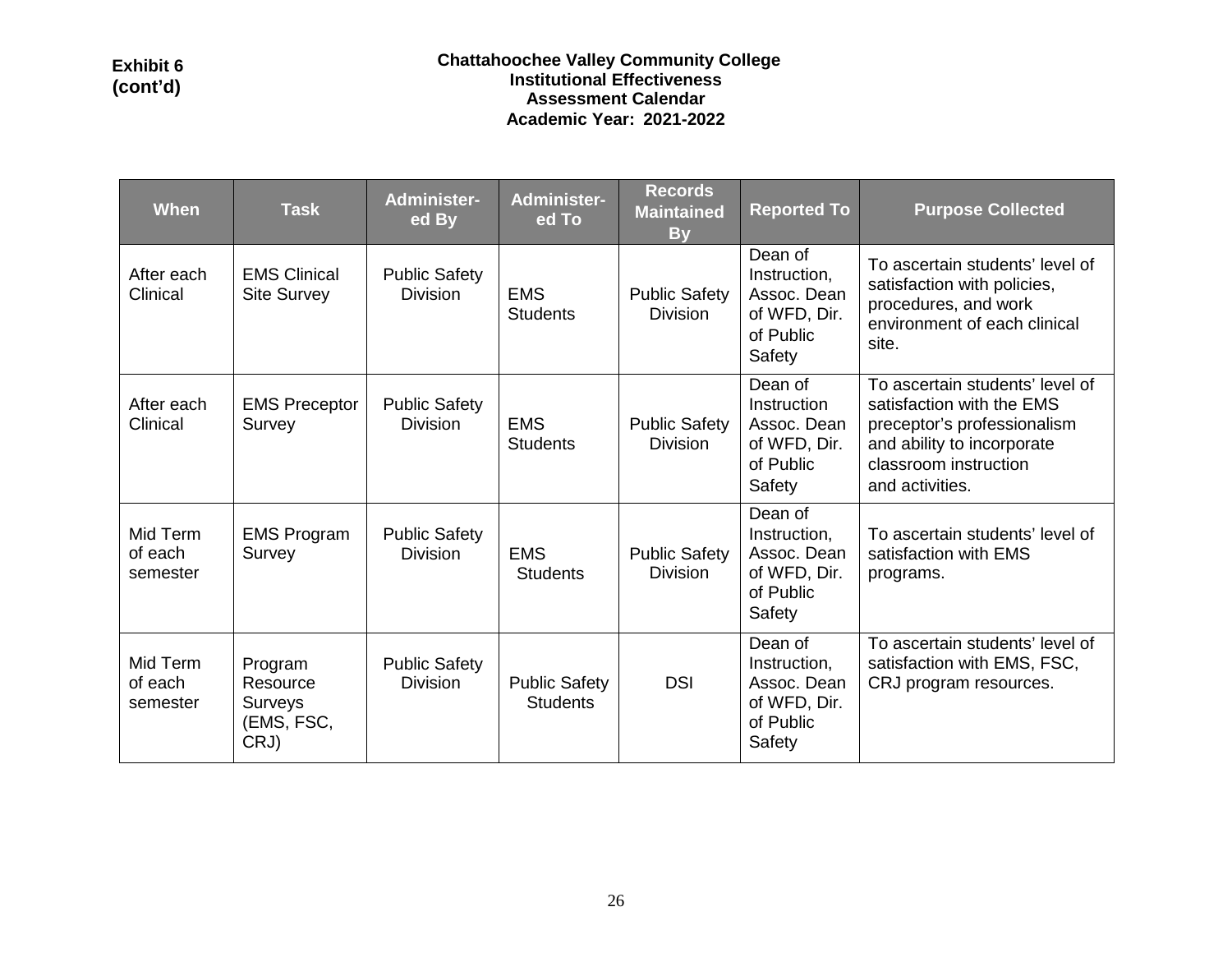| <b>When</b>                                                                    | <b>Task</b>                              | <b>Administer-</b><br>ed By             | Administer-<br>ed To                                   | <b>Records</b><br><b>Maintained</b><br><b>By</b> | <b>Reported To</b>                                                            | <b>Purpose Collected</b>                                                                                                                         |
|--------------------------------------------------------------------------------|------------------------------------------|-----------------------------------------|--------------------------------------------------------|--------------------------------------------------|-------------------------------------------------------------------------------|--------------------------------------------------------------------------------------------------------------------------------------------------|
| Six months<br>after<br>graduation                                              | Alumni<br>Survey (FSC<br>and CRJ)        | <b>Public Safety</b><br><b>Division</b> | FSC, CRJ<br>graduates                                  | <b>Public Safety</b><br><b>Division</b>          | Dean of<br>Instruction,<br>Assoc. Dean<br>of WFD, Dir.<br>of Public<br>Safety | To evaluate and improve<br>instruction. To gather<br>demographic post-<br>Graduation<br>employment<br>information.                               |
| Mid Term<br>of<br>graduate's<br>last<br>semester                               | Graduate<br>Survey (EMS,<br>FSC, CRJ)    | <b>Public Safety</b><br><b>Division</b> | <b>Public Safety</b><br>graduates                      | <b>DSI</b>                                       | Dean of<br>Instruction,<br>Assoc. Dean<br>of WFD, Dir.<br>of Public<br>Safety | To evaluate graduate responses<br>to the program based upon their<br>satisfaction of the education<br>they received at CVCC.                     |
| Six months<br>after<br>graduation,<br>based on<br>alumni<br>survey<br>response | Employer<br>Survey<br>(EMS, FSC,<br>CRJ) | <b>Public Safety</b><br><b>Division</b> | Employer of<br><b>Public Safety</b><br><b>Students</b> | <b>Public Safety</b><br><b>Division</b>          | Dean of<br>Instruction,<br>Assoc. Dean<br>of WFD, Dir.<br>of Public<br>Safety | To ascertain if new hires are well<br>prepared to perform upon<br>entering the workforce based<br>upon both clinical skills and team<br>support. |
| Annually<br>Each Spring                                                        | <b>Facilities</b>                        | <b>DSI</b>                              | All<br><b>Employees</b>                                | <b>DSI</b>                                       | President'<br>s Cabinet                                                       | To ascertain student, staff and<br>faculty level of satisfaction with<br>the facilities and designated<br>areas of the campus.                   |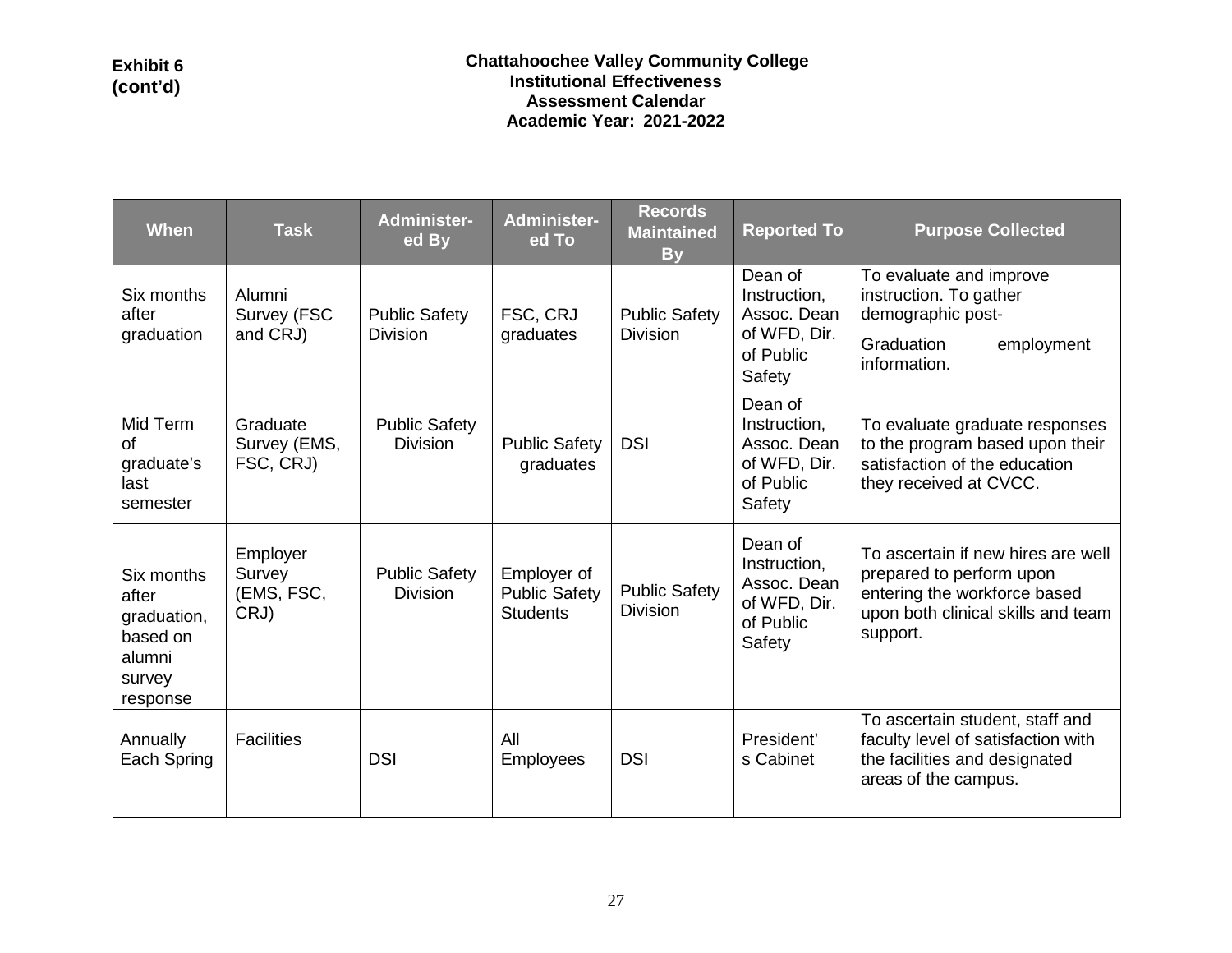# **Exhibit 6 (cont'd)**

# **Chattahoochee Valley Community College Institutional Effectiveness Assessment Calendar Academic Year: 2021-2022**

| <b>When</b>                                           | <b>Task</b>                                             | <b>Administer-</b><br>ed By                | <b>Administer-</b><br>ed To                   | <b>Records</b><br><b>Maintained</b><br><b>By</b> | <b>Reported To</b>                                                    | <b>Purpose Collected</b>                                                                                                                                      |
|-------------------------------------------------------|---------------------------------------------------------|--------------------------------------------|-----------------------------------------------|--------------------------------------------------|-----------------------------------------------------------------------|---------------------------------------------------------------------------------------------------------------------------------------------------------------|
| Annually<br>in Spring                                 | Employee<br>Evaluation of<br>College<br><b>Services</b> | <b>DSI</b>                                 | All<br><b>Employees</b>                       | <b>DSI</b>                                       | President'<br>s Cabinet                                               | To ascertain all faculty and staff<br>level of satisfaction with policies,<br>procedures, and work conditions<br>across all divisions and<br>outside vendors. |
| Mid Term<br>Each Spring                               | <b>Student</b><br>Satisfaction<br>Survey                | <b>DSI</b>                                 | <b>All Students</b>                           | <b>DSI</b>                                       | President'<br>s Cabinet                                               | To ascertain all students' level of<br>satisfaction across all divisions,<br>services, faculty, and facilities.                                               |
| Mid Term<br>Fall<br>Semester                          | Library<br>Instruction<br>Survey                        | Instructor                                 | <b>All Students</b>                           | Library                                          | Dean of<br>Instruction                                                | To ascertain students' level of<br>satisfaction with library staff,<br>services and resources.                                                                |
| Fall and<br>Spring<br><b>Semesters</b><br>(as needed) | New Employee<br>Orientation                             | Human<br><b>Resources</b>                  | <b>New</b><br><b>Employees</b>                | Human<br><b>Resources</b>                        | Human<br><b>Resources</b>                                             | To evaluate and improve the<br>quality of the new employee<br>orientation.                                                                                    |
| Graduate's<br>last<br>semester                        | Graduation<br>Survey                                    | Registrar                                  | <b>Students</b><br>applying for<br>graduation | <b>DSI</b>                                       | President'<br>s Cabinet                                               | To gather feedback from<br>graduating students on their<br>perception of the quality of their<br>education at CVCC                                            |
| Mid Term<br>Fall and<br>Spring<br>Semester            | Online<br>Learning<br>Education<br>Survey               | Online<br>Learning<br>Education<br>Faculty | Online<br>Learning<br>students                | <b>DSI</b>                                       | President's<br>Cabinet<br>Online<br>Learning<br>Standing<br>Committee | To gauge students' perceptions<br>of the quality of Online Learning<br>courses                                                                                |
| Mid Term<br>Fall and<br>Spring<br>Semester            | Adult<br>Education                                      | <b>Adult Education</b>                     | Adult<br>Education<br>students                | <b>DSI</b>                                       | Assoc. Dean<br>of WFD                                                 | To gauge students' perceptions<br>of the quality of Adult Education<br>classes                                                                                |